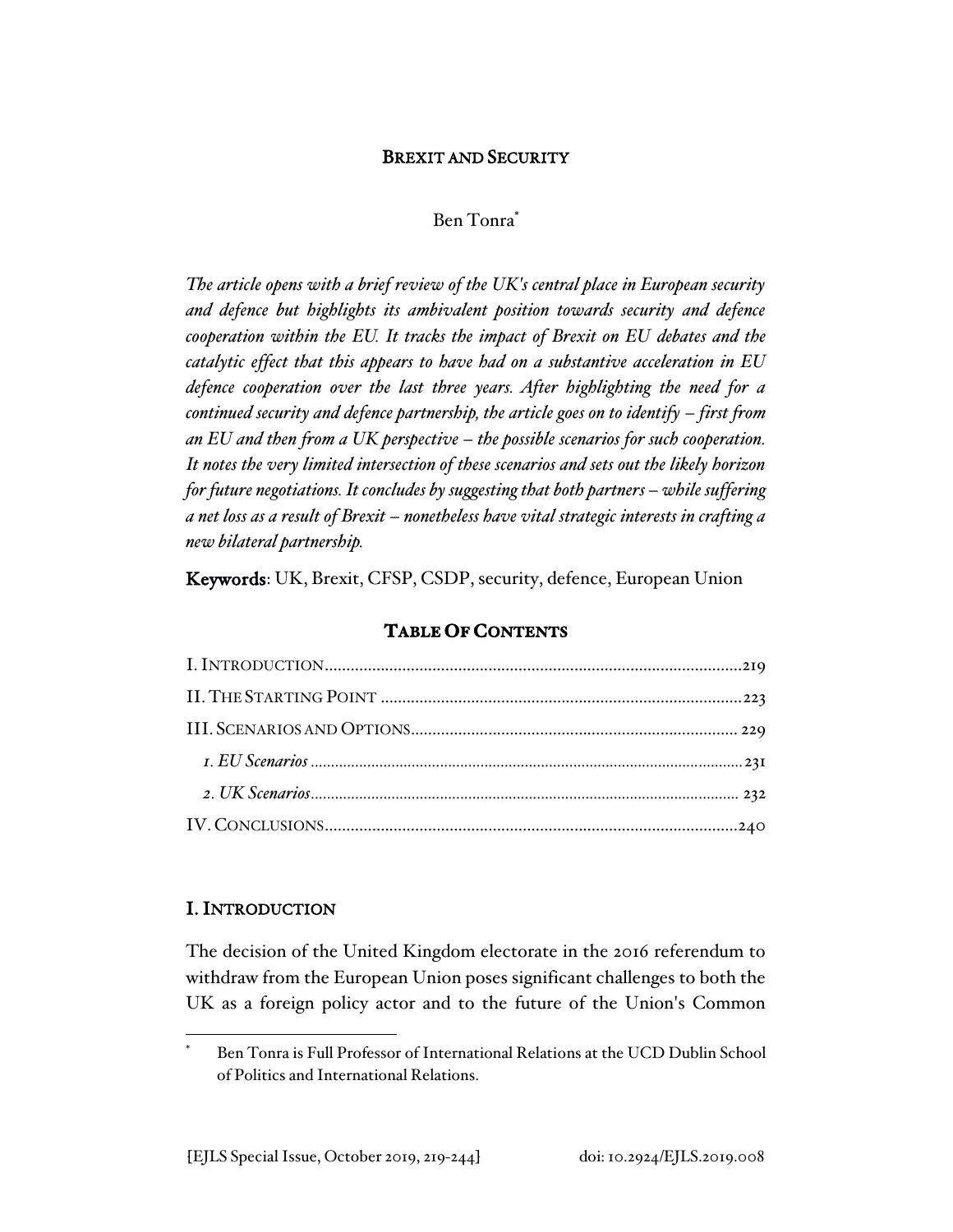Foreign and Security Policy (CFSP) and Common Security and Defence Policy (CSDP). The goal of this article is to assess where security and defence "fits" in the Brexit negotiations, the UK's place and role in this major policy portfolio and the options available – and their implications – for future EU-UK cooperation in this area. The argument presented is that notwithstanding the UK's central place within European security and its success in defining the shape of EU defence cooperation to date, the prospects for future cooperation are limited in the short to medium term. For both partners this represents a substantial loss of capacity and influence, but domestic UK politics and an EU determination to defend the rights of members over the interests of 'third countries' leaves very little room for manoeuvre. This of course is despite the fact that both partners face the same threat assessment and that cooperation on the bilateral and multilateral levels will continue and likely even deepen.

The UK was an early supporter of foreign and later defence policy cooperation in the EU and is arguably, by default, one of the major architects of the CFSP and CSDP as we know them today.<sup>1</sup> In part this is for negative reasons in as much as the UK was determined – alongside others – to ensure that EU cooperation in this realm remained firmly intergovernmental in nature and that it never cut across the primacy of the North Atlantic Treaty Organization (NATO). As a major military power – with both capacity and will to deploy globally – the UK has also traditionally represented a significant proportion of the overall collective military capacity of the EU. In recent years, however, the UK – at both political and operational levels – has pulled back from EU engagement. In the last years of its membership, the UK was only the fifth largest contributor to CSDP missions after France, Italy, Germany and Spain, accounting for just 3.6 per cent of contributions to

Sven Biscop, 'The UK and European defence: leading or leaving?' (2012) 88(6) International affairs 1297-1313; Nicholas Wright, 'Winding Up the Machine: How the UK Engages with the CFSP' in Nicholas Wright (ed) *The EU's Common Foreign and Security Policy in Germany and the UK* (Palgrave Macmillan, 2019) 87-109; Douglas Hurd, 'Developing the common foreign and security policy' (1994) 70(3) International Affairs 421-428.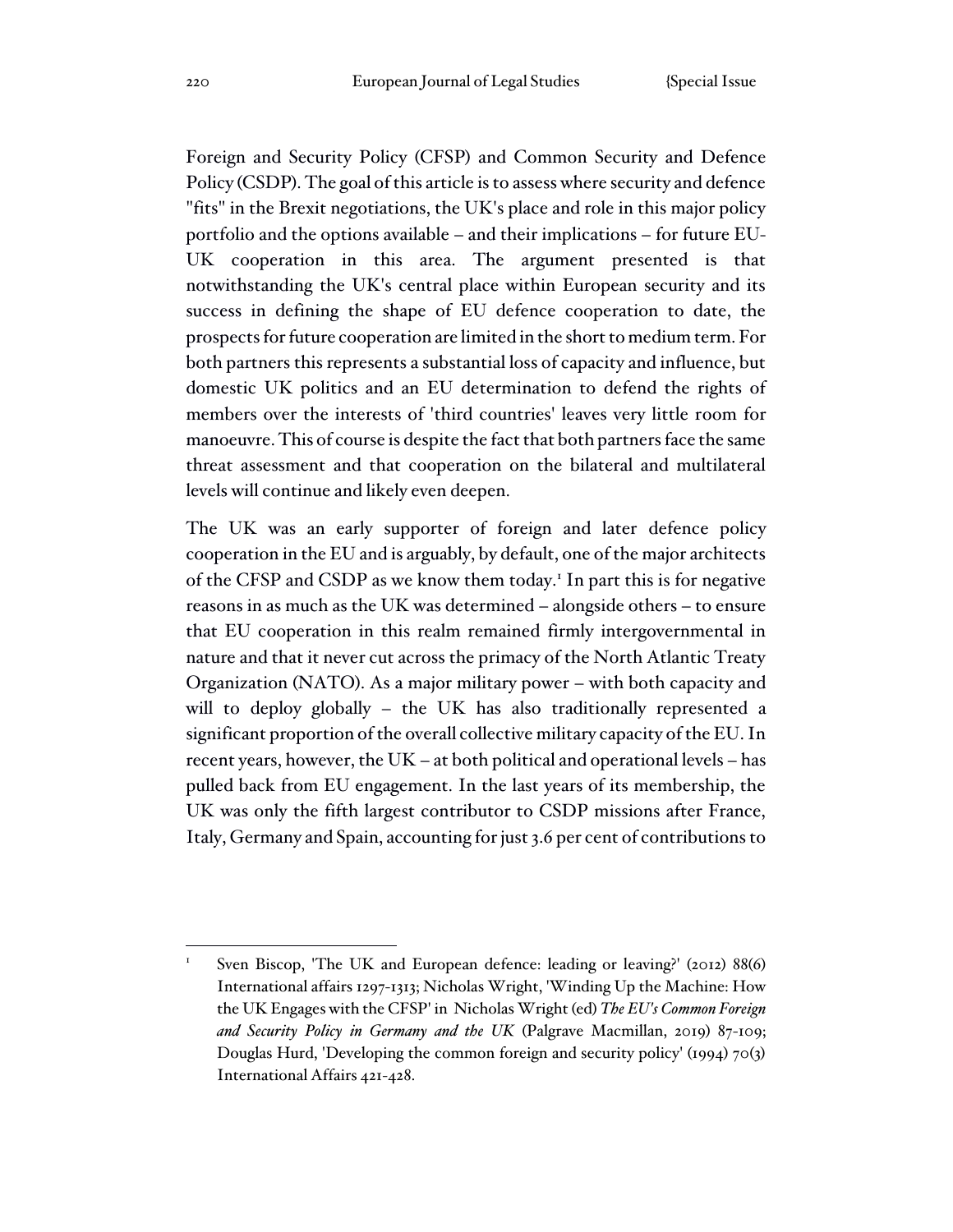EU military operations.<sup>2</sup> This of course has to be set against the fact of the UK's prioritisation of its NATO commitments and Britain's ongoing and leading role in European security and defence more broadly, in both bilateral and other multilateral fora. This apparent contradiction has been a function of both the heightened politicisation of "Europe" within domestic UK politics and a reflection of UK anxiety that the ambitions for the EU in some European capitals compromised the core role of NATO.

Foreign policy and defence was a minor element in the Brexit debates leading up to the referendum itself. Advocates for withdrawal claimed the prospect of a European 'army' was on the horizon and that the UK was being dragged into a federalised military structure. For them this represented an unacceptable compromise of the UK's strategic independence. These concerns had practical consequences for EU and UK policy makers who were acutely anxious not to stir the sometimes fervid imagination of EU opponents. UK ministers and officials were therefore not just to be found among those advocating against deeper defence cooperation in an EU context. Additionally, they were determined to hold the line against any developments which could be characterised as further integration and thus often frustrated even practical means by which existing cooperation might be made more effective.

With the decision to withdraw, both the EU and the UK now face an enormously challenging dilemma: how to create a partnership, which both sides implicitly acknowledge as being necessary to their respective interests, while at the same time dealing with the realities of the UK as a 'third country'.<sup>3</sup> Paradoxically, for some in the EU, the UK's withdrawal – while entailing a substantive drop in the Union's material defence capacity – also represents an opportunity. The absence of the UK, so it is argued, will allow the Union to pursue deeper defence cooperation without British

Lee David Turpin, 'UK-EU Military Cooperation and Brexit from a Neoclassical Realist Perspective: No Big Deal?' in Cornelia-Adriana Baciu and John Doyle (eds) *Peace, Security and Defence Cooperation in Post-Brexit Europe* (Springer 2019) 3-27.

<sup>3</sup> Cornelia-Adriana Baciu and John Doyle (eds) *Peace, Security and Defence Cooperation in Post-Brexit Europe: Risks and Opportunities* (Springer 2019).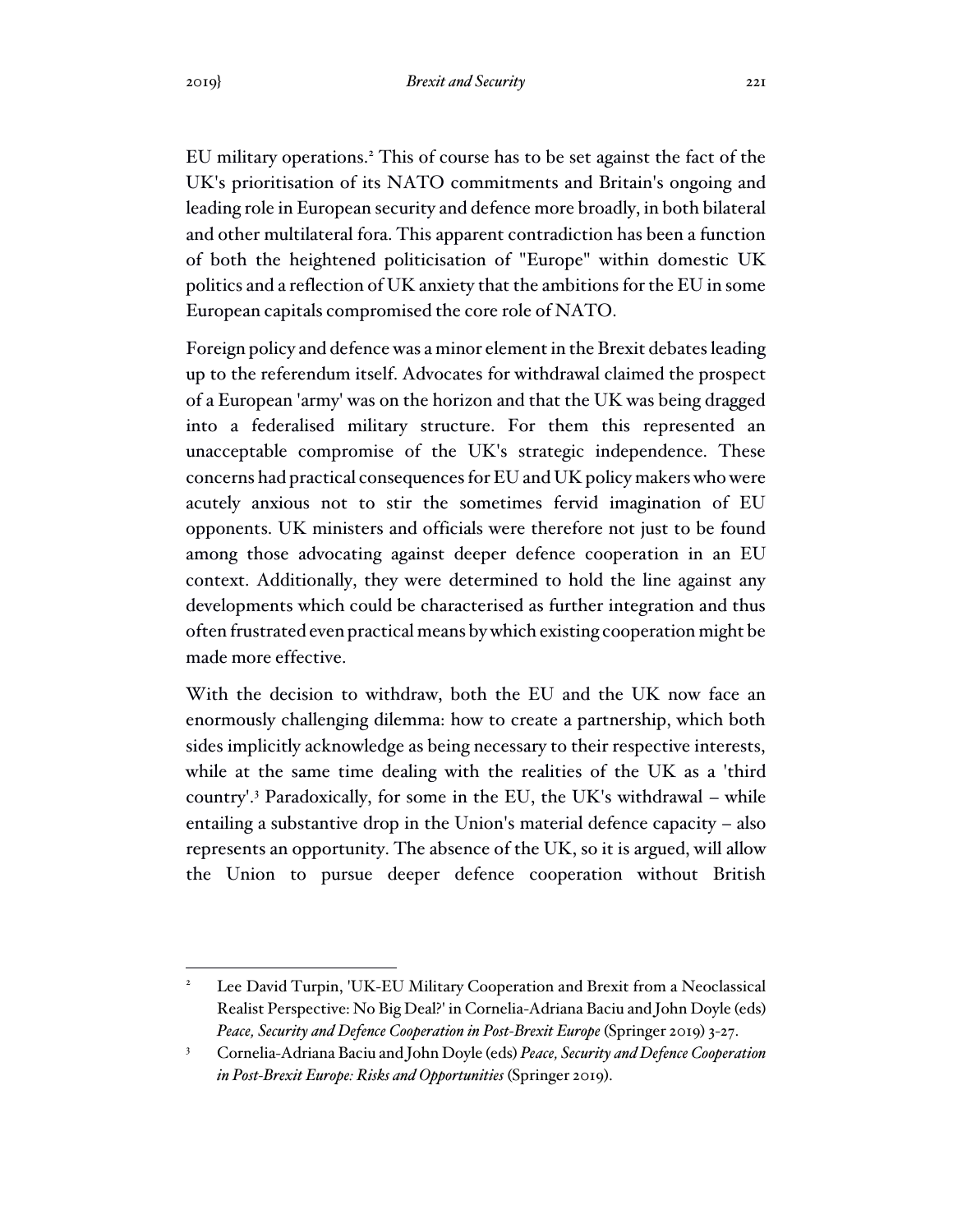obstructionism and vetoes.<sup>4</sup> Since the Brexit vote, in fact, we have already witnessed a substantial acceleration and deepening of EU cooperation, including the initiation of Permanent Structured Cooperation (PESCO) in the field of defence. For its part, the UK, determined to maintain if not augment its global standing, seeks a unique bilateral relationship with the EU to address shared threats. This is also seen as necessary in London to ensure close NATO-EU cooperation and to forestall the threat of closer EU cooperation destabilising balances within the Atlantic Alliance. It is as yet an open question as to whether these two sets of aims can, in fact, be brought into alignment.

What has been remarkable in the Brexit negotiations is the extent to which security and defence – identified early on as being among the strongest cards in the UK's negotiating hand – has been missing from the Brexit negotiations. As we shall see, this was not for want of trying. In the earliest dispatches from London the need for an ongoing security and defence partnership was clearly flagged and UK negotiators came perilously close to being seen as consciously using this as leverage in the wider EU-UK talks.<sup>5</sup> In the end, of course, the EU's absolute determination to forestall any negotiations over the future relationship prior to settling the terms of withdrawal triumphed. This left the UK's defence card as yet unplayed but its shadow is clearly evident in the non-binding Political Declaration which was appended to the Withdrawal Agreement.<sup>6</sup>

This article thus opens with a brief review of the UK's central place in European security and defence but highlights its ambivalent position towards security and defence cooperation within the EU. It tracks the impact of Brexit on EU debates and the catalytic effect that this appears to have had on

<sup>4</sup> Peter van Ham, 'Brexit: Strategic Consequences for Europe. A scenario study' (2016) <https://www.clingendael.org/sites/default/files/pdfs/Brexit%20Report% 20February%202016.pdf> accessed 8 September 2019.

<sup>5</sup> Carina O'Reilly, 'May's warning to EU over security has been called blackmail – but it's more likely a bluff' (*The Conversation*, 31 March 2017) <http://theconversation.com/mays-warning-to-eu-over-security-has-been-calledblackmail-but-its-more-likely-a-bluff-75492> 8 September 2019.

 $6$  The draft repeatedly underlines the UK's ambition to retain close engagement with EU foreign, security and defence policy. Its prominence suggests that will be a major point of discussion in subsequent negotiations on a final agreement.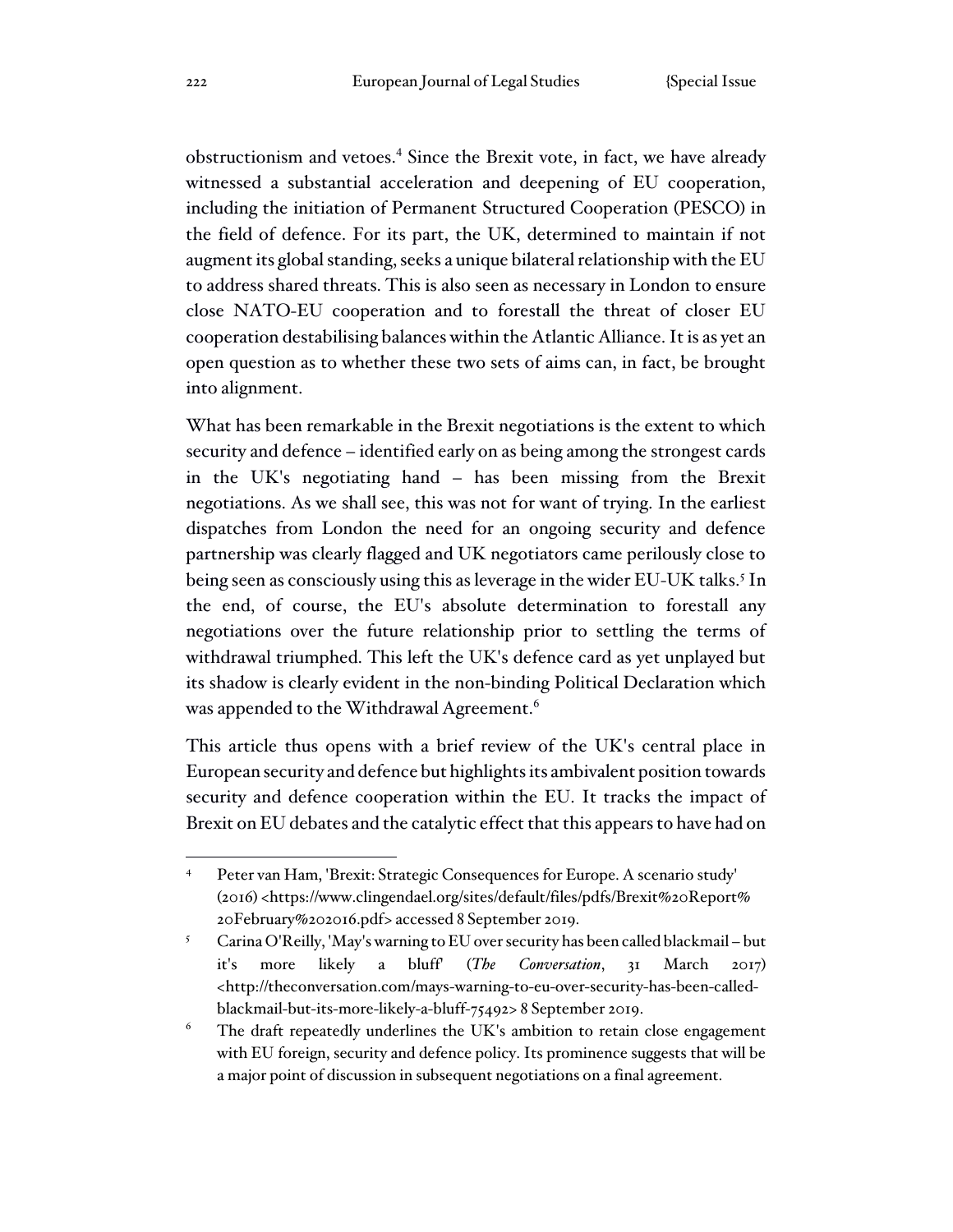a substantive acceleration in EU defence cooperation over the last three years. After highlighting the need for a continued security and defence partnership, the article goes on to identify – first from an EU and then from a UK perspective – the possible scenarios for such cooperation. It notes the very limited intersection of these scenarios and sets out the likely horizon for future negotiations. It concludes by suggesting that both partners – while suffering a net loss as a result of Brexit - nonetheless have vital strategic interests in crafting a new bilateral partnership.

## II. THE STARTING POINT

As noted, the UK leaves the EU having shaped the development of the Union's foreign and defence capacities almost from their inception. Indeed, the UK was even for a time a champion of deeper defence cooperation, launching in 1999, alongside France, the process which led to the creation of the CSDP itself. However, with the Conservative Party in office from 2010 – long subject to bitter internal divisions over "Europe" – that position gave way.<sup>7</sup> In part this was a function of longstanding British exceptionalism, characterised by its permanent seat at the UN Security Council, its leadership role in NATO, its bilateral relationship with the United States and its global ties to the Commonwealth. Within the EU the UK was also at the core of the triumvirate – alongside France and Germany – that shaped policy and institutional development. At one and the same time, the UK offered leadership to those Member States less enamoured of Franco-German ambitions and determined to respect the intergovernmental nature of decision making. The UK also offered a geo-strategic balance to French policy priorities, providing an often more wholistic global perspective to a sometimes more Africa-centric French approach.

While the substance of the arguments surrounding the EU's debates on foreign, security and defence policy remain much the same, the UK's withdrawal has shifted the balance between them quite substantially. All eyes

<sup>7</sup> Clare Marina O'Donnell, 'Britain's coalition government and EU defence cooperation: undermining British interests' (2011) 87(2) International Affairs 419- 433; Richard G Whitman, 'The UK and EU foreign, security and defence policy after Brexit: integrated, associated or detached?' (2016) 238(1) National Institute Economic Review R43-R50.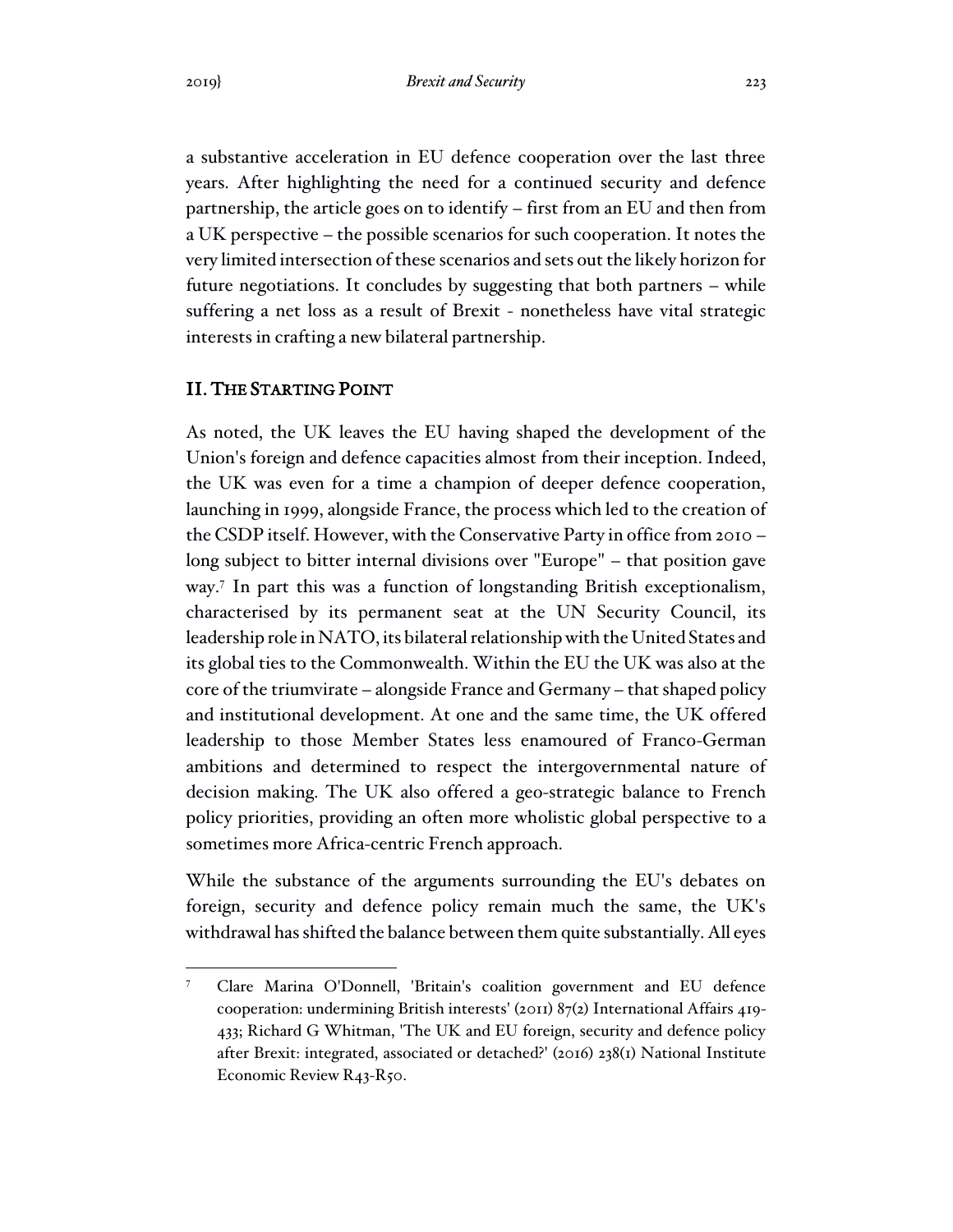now look toward Paris and Berlin to determine what dynamics will appear. The 'Atlanticist' constituency within the EU – substantially reinforced following the 2004 EU enlargement to Central Europe – has lost a big-power patron. That coalition is no less determined, both individually and collectively, to defend the principle and practice of NATO primacy in security and defence matters and anxious to retain the UK's engagement in continental European defence. Certainly, the voices of both the Commission and the High Representative of the Union for Foreign Affairs and Security and Vice President of the Commission (HRVP) are in the ascendant within EU defence debates, freed of their anxiety not to aggravate domestic British sensitivities. In sum, the UK's departure has sharpened internal debates and shifted the centre of gravity towards greater EU strategic autonomy.

For both the Union and the United Kingdom, Brexit is a net loss for European defence and security. Both parties will see their geopolitical weight reduced; the UK's substantially and the EU's significantly. The loss for the UK will be all the sharper by reason of the loss of the EU's collective weight behind particular UK policy priorities, while the Union will be less capable of representing a comprehensive European view. In practical terms too, both sides lose. EU policy making will lose the contribution of the UK's global diplomatic and intelligence networks as well as its full-spectrum military capacity (accounting for an estimated 20-25 per cent of total EU capacity $\delta$ ) and one of the two permanent European seats at the UN Security Council. The UK has also contributed important enabling capabilities to the CSDP, notably the use of the UK's Permanent Joint Headquarters at Northwood which commanded the EUNAVFOR Operation Atalanta (which has since moved to Spain) as well as particular strategic assets such as tactical airlift and intelligence, surveillance and reconnaissance capacities, airborne earlywarning and control aircraft and unmanned aircraft systems. At over  $\epsilon_{40}$ billion, the UK also spends more on defence than any other EU Member

<sup>8</sup> J Black, A. Hall, K. Cox et al. *Defence and Security after Brexit: Understanding the Possible Implications of the UK's Decision to Leave the EU* (CA: RAND Corporation, 2017); Jan Joel Andersson, Daniel Fiott and Antonio Missiroli (eds) *After the EU Global Strategy – Consulting the Experts: Security and Defence* (European Union Institute for Security Studies, 2016) <http://www.iss.europa.eu/publications/detail/ article/after-the-eu-global-strategyconsulting-the-experts-security-and-defence/> accessed 1 May 2019.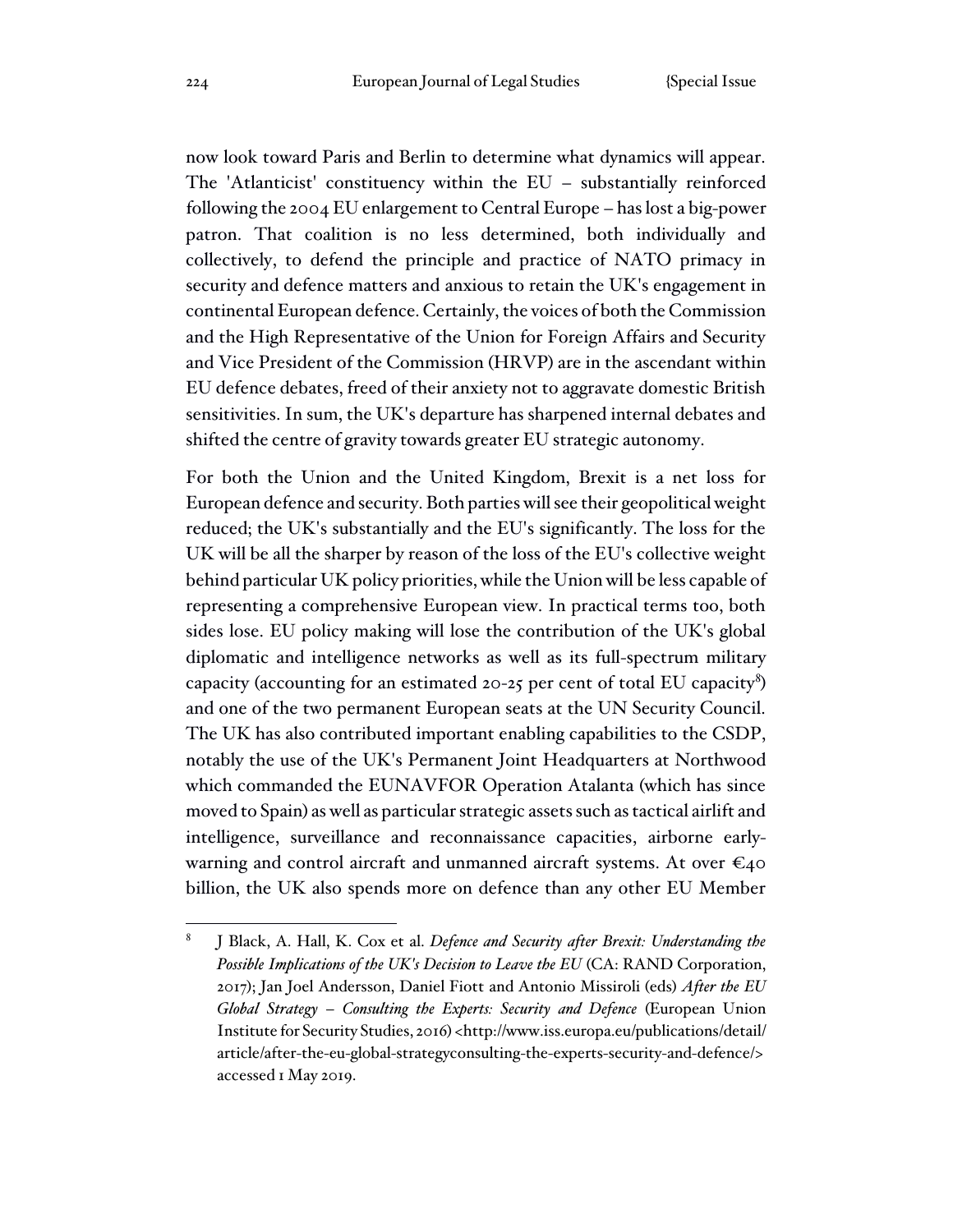State and its defence budget is the fifth largest in the world.<sup>9</sup> For its part, the UK will lose its often decisive input to the framing of a collective European policy platform as well access to the Union's developing foreign policy and defence infrastructure including the Foreign Affairs Council (FAC), the Political and Security Committee (PSC), the EU Military Committee, the European Defence Agency (EDA), Europol, EEAS, and their myriad of technical and support units and programmes. Absent any agreement, the UK will also be excluded from existing and new EU research, development, industrial and procurement programmes in the realm of defence.

At the same time, both parties have a deep-seated self-interest in maintaining the closest possible strategic relationship, especially at a time when Europe as a whole faces a deteriorating security environment. They share priorities and interests across the entire spectrum of foreign, security and defence policy. With both the Union's 2016 Global Strategy (EUGS) and the UK's 2015 Strategic Defence and Security Review they speak in common terms of addressing issues such as radicalisation, terrorism, state failure, active Russian destabilisation of the EU's eastern partners and cyber security, all while seeking to strengthen the rule-based global order. Both actors also prioritise meeting broader global challenges, including migration, climate change and global health security, from a shared base of principle and practice. Nothing suggests any change to their respective threat assessments arising directly from Brexit. Moreover, given their shared history, location, exposure and interests, there is nothing on the horizon to suggest any medium or longer-term re-evaluation.<sup>10</sup>

The EU and UK also share a concern with the trajectory of the United States and the impact of US policy towards NATO.<sup>11</sup> The US question essentially boils down to whether or not the policies pursued by President Donald J. Trump represent a temporary aberration or a logical culmination of evolving

<sup>9</sup> Noel Dempsey, 'UK Defence Expenditure' (2018) Briefing Paper Number CPB 8175, House of Commons Library .

<sup>&</sup>lt;sup>10</sup> Nick Wright, 'Brexit and the re-making of British foreign policy' (2017) Working Paper, UCL European Institute, London, 13 December.

 $11$  M. Chalmers, 'UK foreign and security policy after Brexit' (2017) RUSI Briefing Paper, Royal United Services Institute, London; L. Freedman, 'Brexit and the law of unintended consequences' (2016) 58(3) Survival 7–12.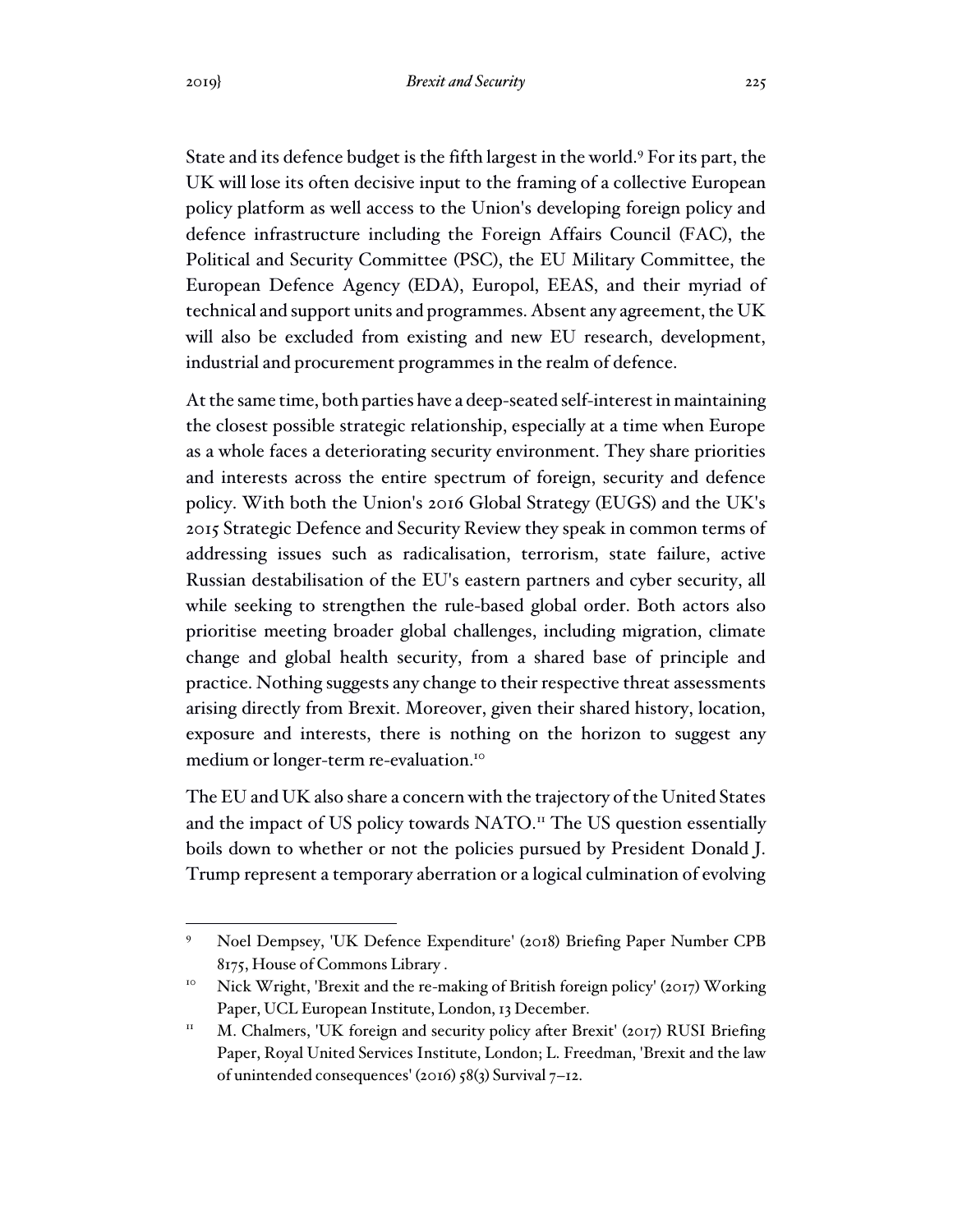US policy towards NATO over the last number of decades. President Trump's widely flagged ambivalence towards NATO and his transactional approach to Alliance members' defence spending have raised European anxieties and prompted calls for intensified European defence cooperation.<sup>12</sup> The associated European debate, however, is divided between those who see the urgent need for Europe to take on greater responsibility for its own security – at a minimum in terms of hedging against the prospect of US disengagement – and those that fear that any moves in that direction will actually accelerate a weakening in the US commitment. Those debates, common to the Member States within both NATO and EU contexts, are now profoundly rebalanced as a result of Brexit, with the UK facing the prospect of being an EU outsider at precisely the moment when it sees the urgent need to ensure that EU Member States do not take steps which it might see as undermining European and transatlantic solidarity.

The UK's outsider status in these forthcoming EU debates will have material consequences for the direction of these debates and their conclusions. Already, the row over the exclusion of UK contractors from the Galileo GPS system has highlighted the legal, strategic and diplomatic consequences of 'third country status.'<sup>13</sup> Without deep institutionalisation, a drift in bilateral EU-UK relations is inevitable – with potentially serious adverse strategic consequence for both parties.

Meanwhile, the EU is proceeding to develop and further institutionalise its security and defence capacity. The EU's Global Strategy was launched in late June 2016, just days after the Brexit referendum result was declared. Speaking later, the High Representative spoke of the extensive advice she had received to delay if not even cancel the launch. The Union, so it was argued, had suffered a body blow and now was the time to reflect, regroup and then reconsider a diminished Europe's place in the world. Federica Mogherini did not take that advice. Indeed, she took the opportunity to assert the even

<sup>12</sup> Federico Fabbrini, 'Do NATO Obligations Trump European Budgetary Constraints' (2018) 9 Harvard National Security Journal 121; Jolyon Howorth, 'EU-NATO cooperation: the key to Europe's security future' (2017) 26(3) European Security 454-459.

<sup>&</sup>lt;sup>13</sup> Monica Horten, 'Britain will be scrambling hard to put Galileo at the centre of a new security partnership' (2018) LSE Brexit 1-3.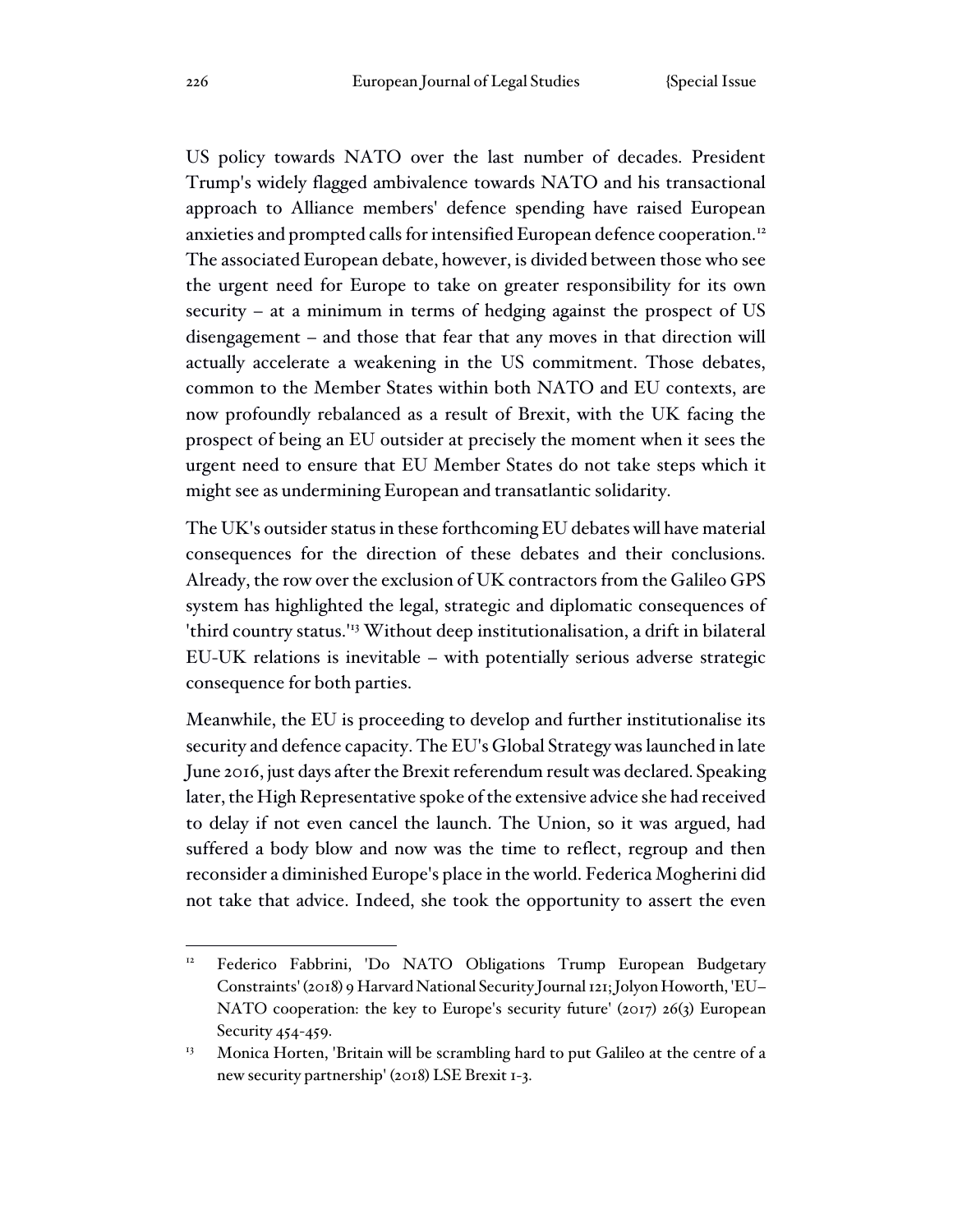greater urgency in Europe's need to marshal its capacity to meet existential challenges both at home and abroad.<sup>14</sup> She noted the calls from a variety of European leaders for a strengthening of the Union's international capacity. She also highlighted the breadth and depth of public support for the Union to reinforce its cooperation in the fields of defence and security and she described the enormous potential for such cooperation in delivering greater overall security and defence capacity at lower costs to national governments. In sum, she described the low hanging fruit that security and defence offered to the European project at a moment of existential crisis.

This marked the beginning of a process in which a detailed implementation plan for security and defence was swiftly drawn together.<sup>15</sup> These efforts also worked with the grain of longstanding EU Commission ambitions to develop the European Defence Technological and Industrial Base (EDTIB).<sup>16</sup> Dating back to 2007, the Commission had been pressing an agenda for investment and research in new technologies and systems which would deliver greater security and defence capacities to the Member States. In addition – and in the post-Brexit political storms – several Member State governments and prime ministers/presidents went on the record to declare their support for more ambitious goals in the field of security and defence.<sup>17</sup>

Federica Mogherini's implementation plan for the EU Global Strategy did indeed pluck a fair bushel of CSDP fruit. It has pursued a re-engineering of

<sup>&</sup>lt;sup>14</sup> Federica Mogherini presents the EU Global Strategy (29 June 2016) <https://www.youtube.com/watch?v=Nj55LNZtuVM> last accessed 8 September 2019.

<sup>&</sup>lt;sup>15</sup> Implementation Plan on Security and Defence, Council of the European Union ( $14$ ) November 2016) <14392/16 https://eeas.europa.eu/sites/eeas/files/eugs\_ implementation\_plan\_st14392.en16\_0.pdf> last accessed 8 September 2019.

<sup>&</sup>lt;sup>16</sup> 'A Strategy For The European Defence Technological And Industrial Base' (Brussels, 14 May 2007) <https://www.eda.europa.eu/docs/documents/ strategy\_for\_the\_european\_defence\_technological\_and\_industrial\_base.pdf> last accessed 8 September 2019.

<sup>&</sup>lt;sup>17</sup> 'France, Germany to table defence plan at Bratislava ministerial meeting' (*Euractive*, 2016) <https://www.euractiv.com/section/global-europe/news/francegermany-to-table-defence-plan-at-bratislava-ministerial-meeting/> accessed 9 September 2019; Andrew Rettman, 'Italy lays out vision of EU army' (*EU Observer*, 2016) <https://euobserver.com/foreign/135235> accessed 8 September 2019.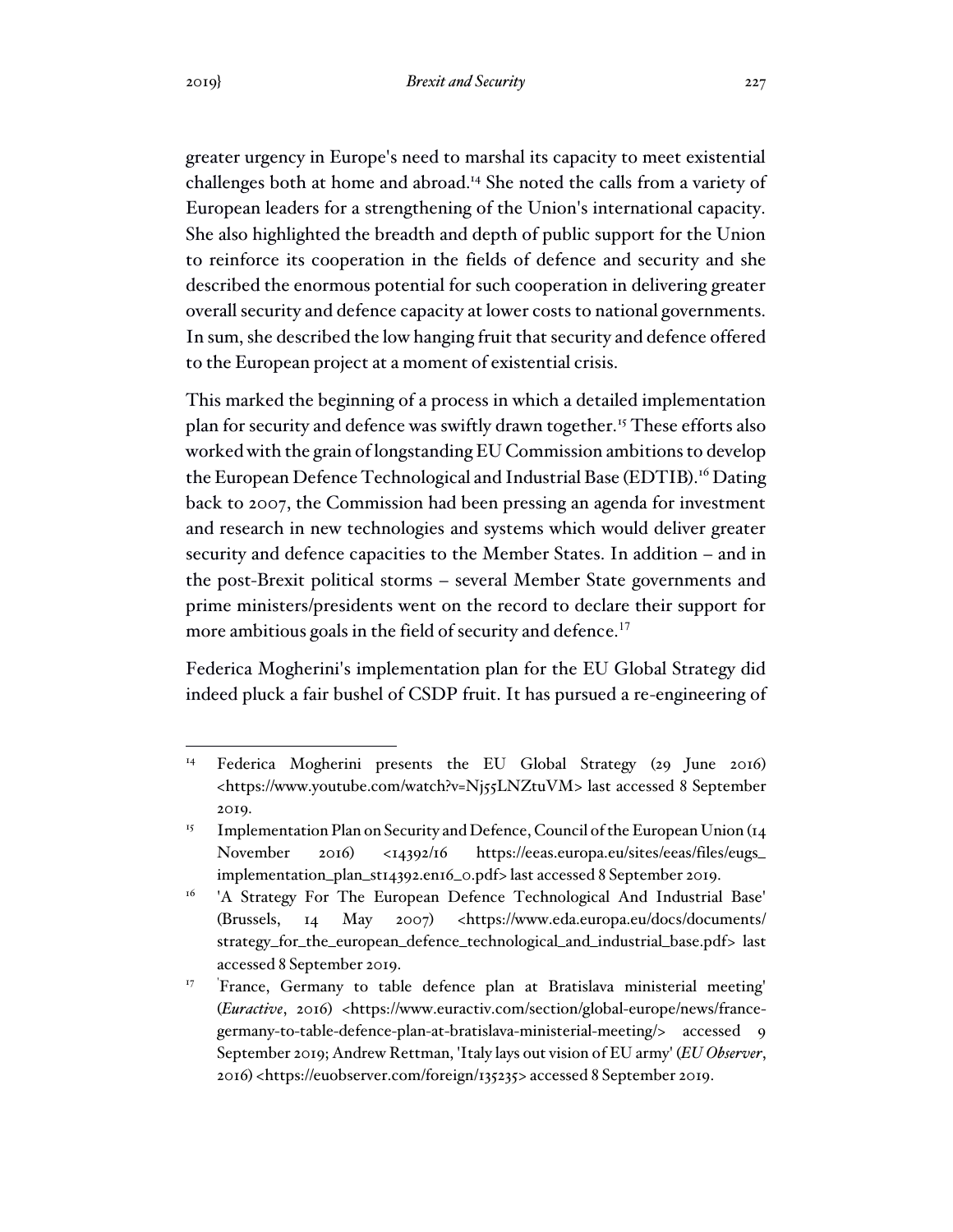the 'battlegroups' concept and funding,<sup>18</sup> raised the prospect of central EU funding for military operations (replacing the complex ATHENA funding mechanism),<sup>19</sup> and boosted the budget and role of the European Defence Agency.<sup>20</sup> It has also secured an EU-NATO Declaration on Strategic Partnership,<sup>21</sup> initiated a coordinated annual review on defence budgeting and planning  $(CARD)^{22}$  instituted new operational structures in civilian/military planning and conduct capability (MPCC), $23$  and set up permanent structured cooperation (PESCO) in the field of defence.<sup>24</sup> This latter initiative has created a sub-group of 25 Member States within CSDP dedicated to the completion of 34 specific capacity-building projects. Critically too, this activity has been fused onto the Commission's EDIDP<sup>25</sup>

<sup>&</sup>lt;sup>18</sup> Jan Joel Andersson, 'Adapting the Battlegroups' (2017) European Institute for Security Studies Issue Alert 1-2.

<sup>&</sup>lt;sup>19</sup> 'The Arrangement for Cooperation between the European Defence Agency and the ATHENA Mechanism' (Brussels, 1 February 2019) <https://www. eda.europa.eu/docs/default-source/documents/arrangement-for-cooperationbetween-eda-and-the-athena-mechanism.pdf> accessed 8 September 2019.

<sup>20</sup> Pierre Haroche, 'Supranationalism strikes back: a neofunctionalist account of the European Defence Fund' (2019) Journal of European Public Policy 1-20.

<sup>&</sup>lt;sup>21</sup> 'Joint Declaration on EU-NATO Cooperation' (10 July 2018) <https://www. nato.int/cps/en/natohq/official\_texts\_156626.htm> last accessed 8 September 2019.

<sup>22</sup> 'Council Recommendation of 15 October 2018 concerning the sequencing of the fulfilment of the more binding commitments undertaken in the framework of permanent structured cooperation (PESCO) and specifying more precise objectives' (15 October 2018) <https://eur-lex.europa.eu/legal-content/EN/TXT/? uri=CELEX:32018H1016(01)> last accessed 8 September 2019.

<sup>&</sup>lt;sup>23</sup> COUNCIL DECISION (EU) 2017/971 determining the planning and conduct arrangements for EU non-executive military CSDP missions (8 June 2017) <https://eur-lex.europa.eu/legal-content/EN/TXT/?uri=CELEX%3A32017D097 1> last accessed 8 September 2019

<sup>24</sup> 'Notification on Permanent Structured Cooperation (PESCO) to the Council and to the High Representative of the Union for Foreign Affairs and Security Policy' <https://www.consilium.europa.eu/media/31511/171113-pesco-notification.pdf> last accessed 8 September 2019.

<sup>&</sup>lt;sup>25</sup> 'Commission implementing decision on the financing of the European Defence Industrial Development Programme and the adoption of the work programme for the years 2019 and 2020' (19 March 2019)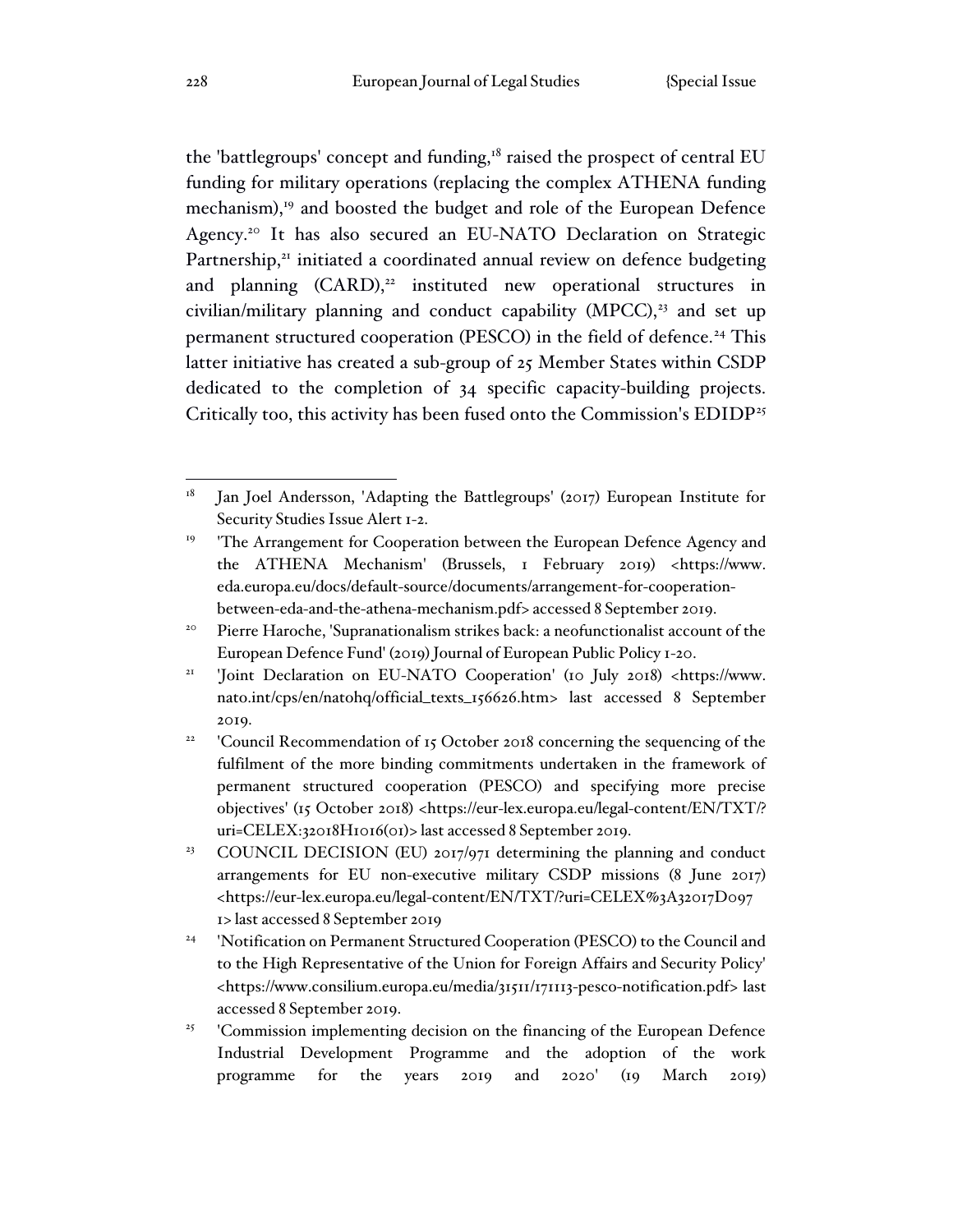programme and an ambitious proposed agenda of  $\epsilon_{40+}$  billion in new spending on research and development on defence technologies and the design and procurement of associated defence systems over the next seven to eight years. All of this is directed towards a profound deepening of defence cooperation and even defence integration in some areas, although it falls short of the shared defence of European borders which is still provided by NATO for most EU Member States.

It is important to note too that this new phase of intensified defence cooperation is not being constructed solely within the traditional intergovernmental structures which the UK championed and defended. As has been noted above, the EDF, for example, is an initiative of the Commission with a significant decision-making input and authorisation by the European Parliament.<sup>26</sup> As a result, its management, decision-making and funding will be subject to the Community method, inevitably complicating potential efforts to engage third countries such as the United Kingdom. Even though PESCO is situated within the intergovernmental decision-making structures of the CSDP, it too has a supranational dimension with privileged access to EDF funding and the associated engagement of the European Parliament. So, starting from this base, what then can be foreseen in terms of the future EU-UK security and defence relationship?

## III. SCENARIOS AND OPTIONS

The key point of departure for any discussion on the bilateral security and defence relationship is that – like the rest of the Brexit agenda – the relationship can only deteriorate. Even with the best will in the world on both sides and an entirely (and unlikely) benign geostrategic context, the EU and UK must negotiate a relationship that will be less close, less integrated and less mutually reinforcing than that which they currently enjoy. Thus, any newly established bilateral relationship can only entail a minimisation of costs – there is no significant added-value to either party. A second key point

<sup>&</sup>lt;https://ec.europa.eu/docsroom/documents/34515/attachments/2/translations/en/ renditions/native> accessed 8 September 2019.

<sup>&</sup>lt;sup>26</sup> 'A European Defence Fund:  $\epsilon$ 5.5 billion per year to boost Europe's defence capabilities' (7 June 2017) <http://europa.eu/rapid/press-release\_IP-17- 1508\_en.htm> accessed 8 September 2019.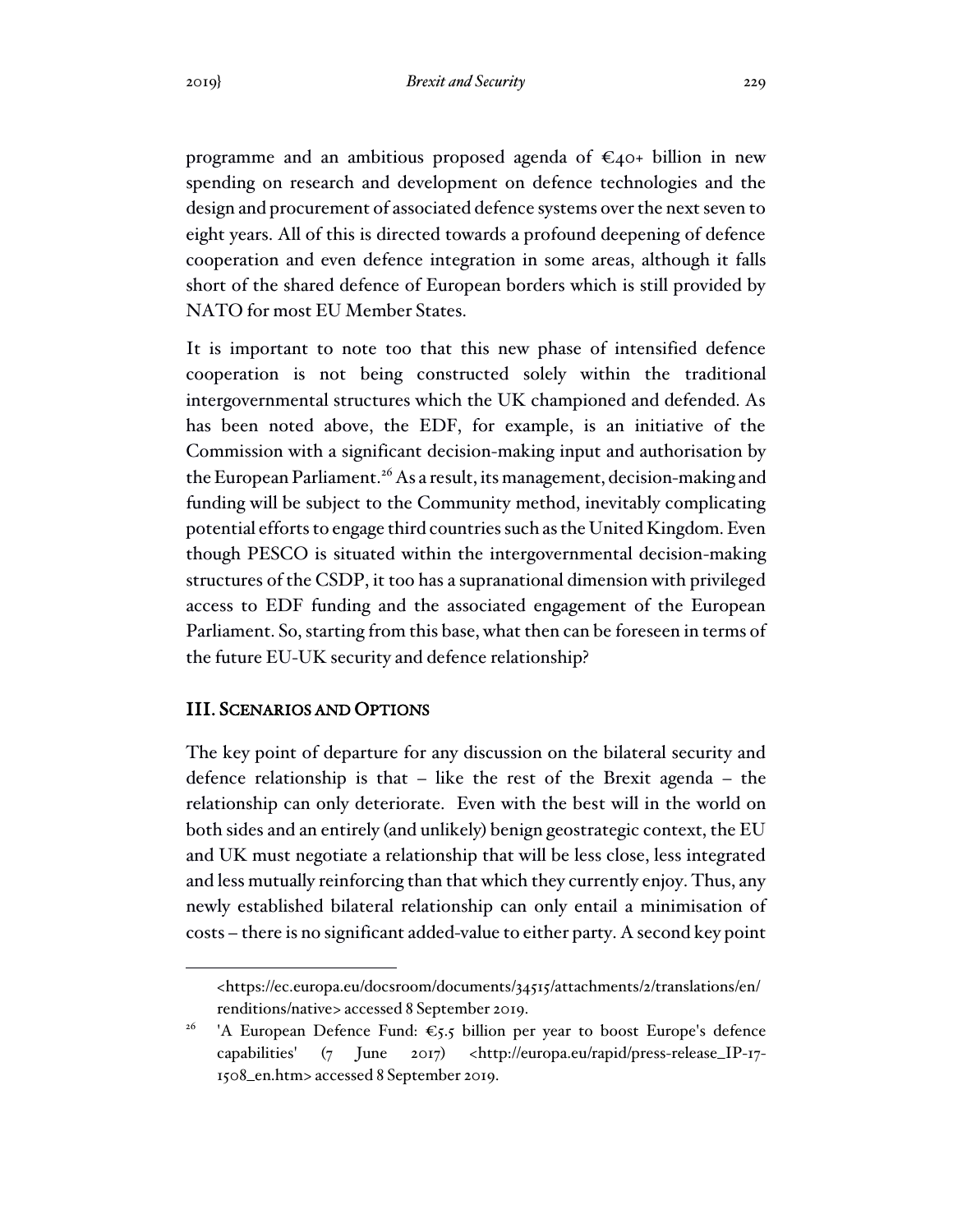in framing potential scenarios is that maintaining security and defence cooperation – especially at this moment in the CSDP's evolution – will face the exceptionally stiff headwinds of unravelling the UK from the Union's trade and economic framework.<sup>27</sup> This has, for example, obvious and complex implications for trade and economic sanctions already in place to address foreign policy challenges or additional sanctions which may be sought in the immediate future.<sup>28</sup> Even more significantly, however, is the fact that the UK will be excising itself from the Union's market and industrial and research and development (R&D) policies precisely at the point when the Union applies some of their principles to security and defence. As noted, this was exemplified in the controversy surrounding UK access to the Galileo project.<sup>29</sup> Now these very same arguments and difficulties will apply in a multiplying series of defence and security contexts. Finally, building this new relationship cannot be divorced from wider political dynamics. As any bilateral negotiations on a final relationship between the EU and UK begin, their inevitable twists and turns and underlying political dynamics – positive and negative – will undoubtedly impact upon conversations on the security relationship.

The economic/industrial impacts are exemplified in the area of defence export controls. Changes here could be a key driver of Brexit's wider impacts on defence and security policy. In regulations governing the export of dual use goods for example, EU trade policy exercises an 'exclusive competence'. To date, the UK control list and licencing system are updated automatically with EU policy changes. Any divergence here will be a significant departure from European coordination. More generally, with respect to arms exports, the EU common position simply sets standards for the control of transfers of military goods, and the application of eight 'common criteria' when assessing arms exports to avert human rights abuses. Should the UK choose significantly to diverge from EU policy here (in the pursuit, for example, of new trade deals) it could set up a competitive dynamic between UK and EU-

<sup>&</sup>lt;sup>27</sup> See also article by Sacerdoti and Mariani in this journal issue.

<sup>&</sup>lt;sup>28</sup> Thierry Tardy, 'CSDP: getting third states on board' (2014) 6 European Institute for Security Studies Brief 6.

<sup>&</sup>lt;sup>29</sup> Sophia Besch, 'A Hitchhiker's Guide to Galileo and Brexit' (3 May 2018) <https://www.cer.eu/insights/hitchhikers-guide-galileo-and-brexit> accessed 8 September 2019.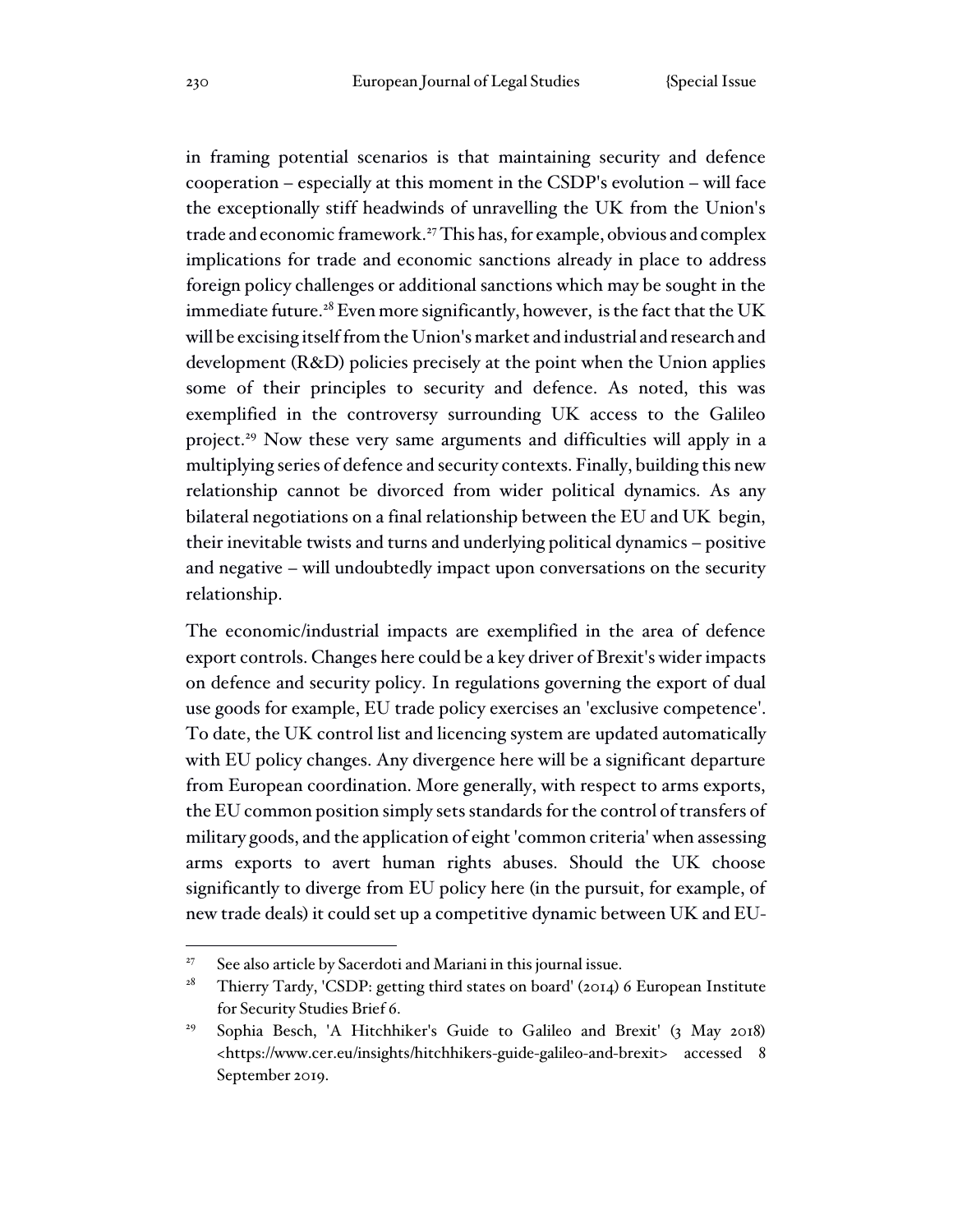based suppliers for markets, with a consequent likely weakening in respective priorities for human rights. Finally, there is the area of actual arms embargoes instituted by the European Union above and beyond shared UN commitments, such as in the cases of Russia and Syria. While not part of the 'exclusive competence' of the EU, the UK has legislation which makes EU sanctions automatically apply at the national level.<sup>30</sup> A first set of regulations, published in 2019, now establishes an autonomous national regime in the UK which operates post-Brexit, but these have already signalled some substantive divergence from their EU analogues.<sup>31</sup> As a third country, the UK will lose decisive influence over EU embargo decision making, although like Norway it may seek means by which to consult on them.

## *1. EU Scenarios*

For the EU, the potential scenarios for the UK's future relationship with the EU essentially revolve around two core facts: that the UK will be a third country but at the same time a strategic partner. The UK will become a third country from the perspective of the EU CSDP as the inevitable consequence of Brexit. This would entail the loss of all foreign, security and defence cooperation at EU level, necessarily refocusing such efforts at the bilateral level and through other multilateral structures such as NATO and the OSCE. Without mitigation, such an eventuality creates not only a significant gap in the Union's material capacity and the loss of the UK's considerable input to policy making, but it also sets up the prospect for a destabilisation of NATO-EU cooperation. This, in turn, would likely exponentially worsen the kinds of frictions, already evident, which arise from Greek-Turkish relations across NATO and the EU. At the same time there are voices within the EU that insist that the engagement of third countries within CSDP must be based on the equal treatment of such partners. This implies that variable geometry cannot and should not be applied to distinguish, say, between Turkey, the United Kingdom and the United States as third countries.

<sup>&</sup>lt;sup>30</sup> Erica Moret and Fabrice Pothier, 'Sanctions After Brexit' (2018) 60(2) Survival 60 179-200.

<sup>&</sup>lt;sup>31</sup> White and Case, 'Sanctions after Brexit – the first UK sanctions regime's (1 March 2019) <https://www.whitecase.com/publications/alert/sanctions-after-brexit-firstuk-sanctions-regimes> accessed 8 September 2019.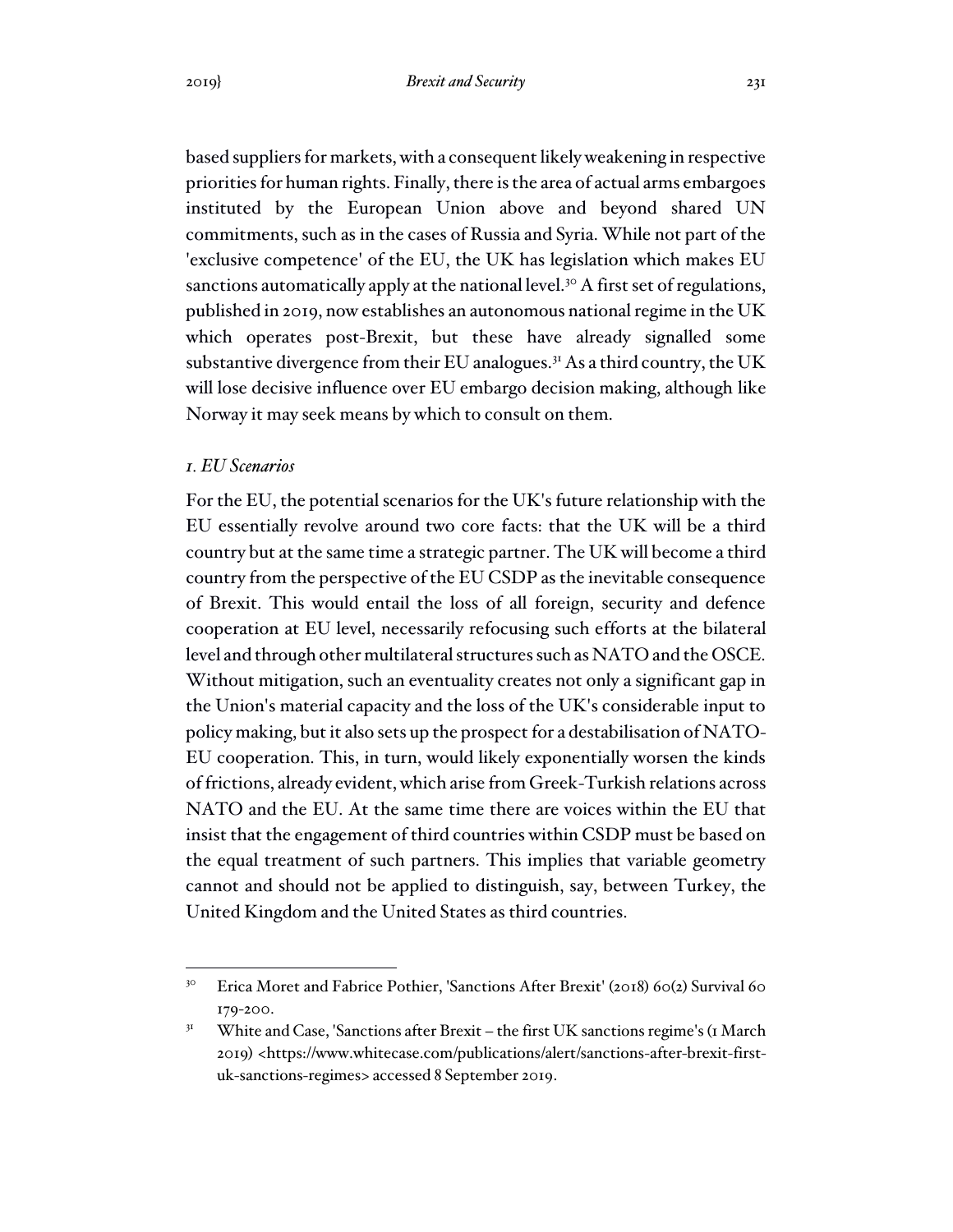Nonetheless, it appears that the Union seeks to go beyond a simple 'third country' relationship, declaring that: 'The EU stands ready to establish partnerships in areas unrelated to trade, in particular the fight against terrorism and international crime, as well as security, defence and foreign policy.'<sup>32</sup> While the self-interest of both parties should logically lead them together to address shared strategic challenges from a common standpoint, we have seen that logic, rationality and self-interest have not been notable drivers of Brexit. There is considerable scope to tailor just such a bilateral relationship, with a menu of options to ensure consultation, cooperation and coordination. At the same time, the Union is determined to maintain respect for its legal order and each partner's own decision-making system.

Whether formal or informal, partnerships have become an established feature of EU relations with several key allies and the potential here is significant. The Union has a variety of possible templates. Norway for example, participates in EU sanctions and also supports EU CSDP operations with troops and financing. Informal consultative mechanisms thus exist to exchange views on key policy issues. Such a model however does not entail full and formal engagement in policy and decision-making. Any model that went beyond consultation, cooperation and coordination – one which sought to preserve key elements of a 'common' foreign, security and defence policy – would be legally, constitutionally and politically challenging for the Union.

#### *2. UK Scenarios*

For the UK the spectrum of scenarios is wider and arguably more complex as it also encompasses a wider divergence of domestic preferences. On the night of the Brexit vote, senior UK defence officials telephoned their EU counterparts to reassure them of the UK's continuing commitment and engagement in European security and to insist that Brexit did not represent a shift to isolationism. This was also restated publicly at least in part to offset any temptation on the part of adversaries that the UK might be resiling from its existing security commitments. The UK set out a broad vision of a 'new, deep and special partnership' with the EU in a series of seven policy-based

<sup>32</sup> European Council, 'Conclusions: Negotiating Guidelines for Brexit' EUCO XT 20004/17, 7.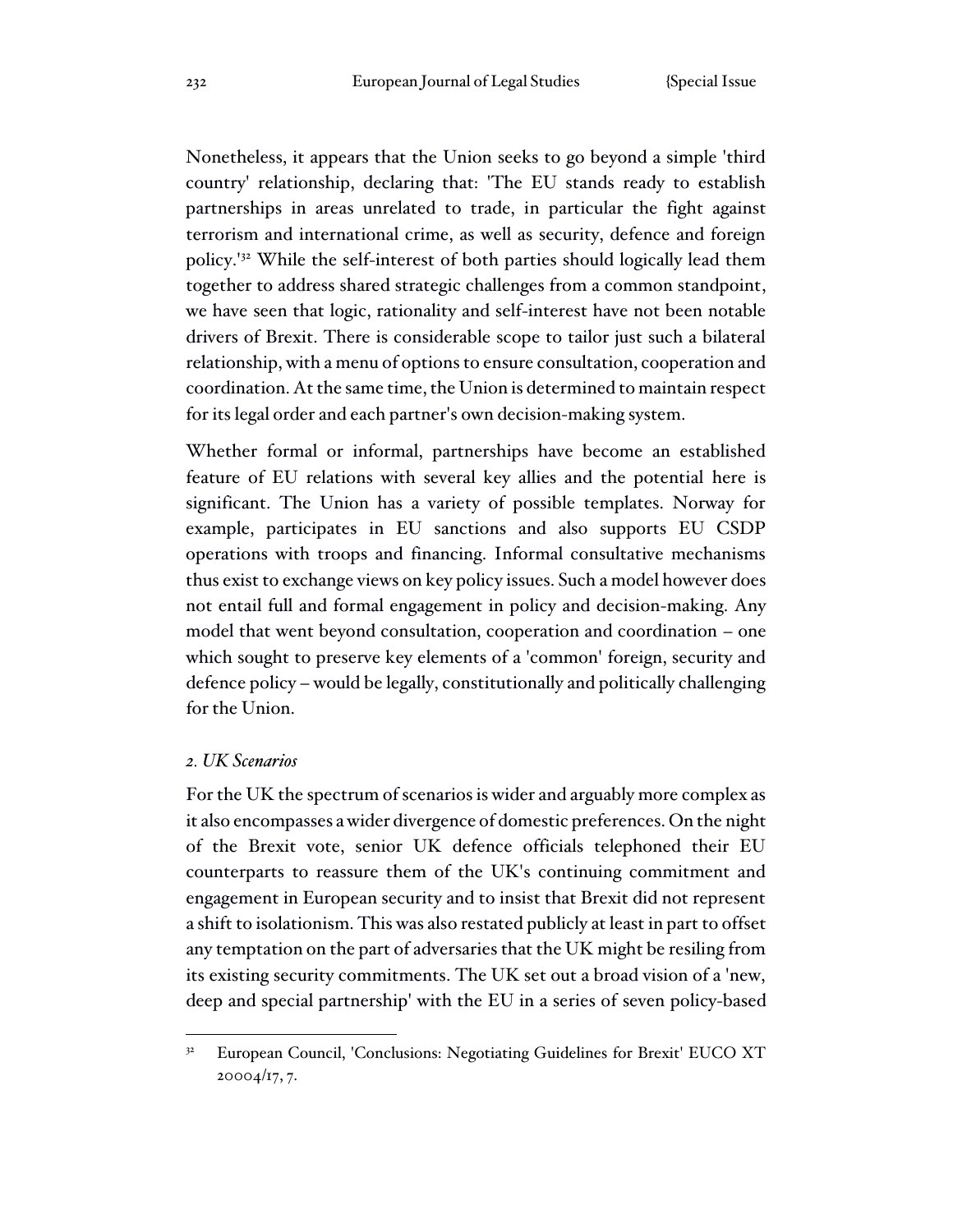papers published in September 2017. In the Foreign Policy, Defence and Development paper,<sup>33</sup> the UK Government underscored the complementarity of UK and the EU's foreign policy priorities – to such an extent that one analyst noted that that these nearly appeared to make 'a case for being part of the EU, rather than setting out a "new" arrangement.'<sup>34</sup>

The document was said by one senior official in an off-the-record briefing, to be deliberately 'forward leaning', reflecting bilateral feedback from EU partners as to what they sought from a post-Brexit UK. It was also at the limits of what the British political system could offer. British officials however quickly acknowledged that the proposal landed badly in Brussels, where they were immediately characterised as demanding the benefits of membership without its obligations. The document went to great lengths to itemise what it was that the UK would bring to the table in the context of negotiations to establish 'a deep and special relationship' in the field of security and defence. It is notable that within the 22-page document the first 17 are devoted to a laundry list of the UK's contributions to, and strengths within, global affairs. The final few pages then set out the general principles from which the UK wished to establish a new bilateral framework. In the realm of defence and the CSDP specifically, the UK was seeking:

- Consultation on common CFSP positions, particularly in the field of sanctions;
- Participation in civil and military crisis management CSDP missions, including their political and strategic planning;
- Engagement in defence industry financing programmes such as the Preparatory action on defence research (PADR), the European defence industrial development program (EDIDP), PESCO, and the future development of the EDF;

<sup>33</sup> HMG, 'Foreign policy, defence and development: a future partnership paper' <https://assets.publishing.service.gov.uk/government/uploads/system/uploads/att achment\_data/file/643924/Foreign\_policy\_\_defence\_and\_development\_paper.pd f> last accessed 8 September 2019

<sup>34</sup> Paul James Cardwell, 'The United Kingdom and the Common Foreign and Security Policy of the EU: From Pre-Brexit "Awkward Partner" to Post-Brexit "Future Partnership"?' (2017) 13(13) Croatian yearbook of European law & policy 21.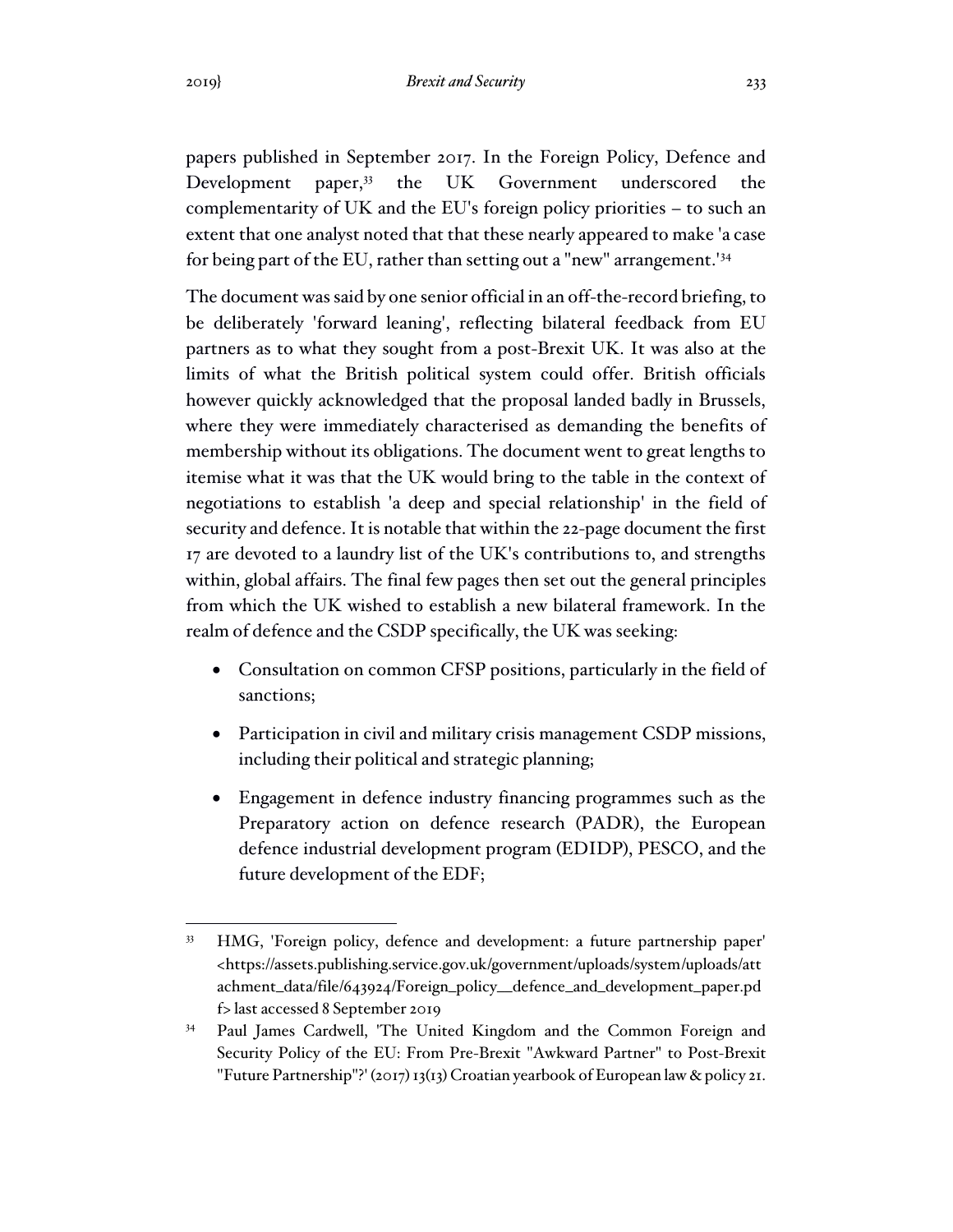- Working with the EU in the field of space and dual-use technologies, particularly in the framework of the Galileo and Copernicus programmes; and
- Participation in the Union's emerging defence market and collaboration with the European Defence Agency (EDA).

On 9 May 2018, the UK Government published its 'Framework for the UK-EU Security Partnership'. It reflected on the ambitions set out the previous September, but now set these against the progress achieved towards the Political Declaration associated with the formal Withdrawal Agreement.<sup>35</sup> Therein, the acknowledgement of the EU's autonomy of decision-making finally entailed formal recognition that the UK could no longer aspire to direct engagement in collective decision-making. Nonetheless, it called for a unique and deep relationship that went well beyond the EU's traditional relationship with other third countries. A series of options are set out which encompass regular and structured consultations at all political levels, an exchange of officials, and agreement on the exchange of sensitive material. The option to participate in CSDP missions with associated planning and command roles is also raised, as is engagement with EDA planning, the option of participation in PESCO, EDF and other specific programmes (including Galileo).

Notwithstanding this official outline of a special relationship with the EU, the motif of "Global Britain" has been in the ascendant. Thus, the first UK scenario for consideration is based on the ambition for the UK to carve out a new role for itself as an essentially liberal, free trading state focusing on traditional partners (the US and the Commonwealth) as well as so-called rising powers such as China and others in the far-east. It therefore assumes a de-centring of UK foreign policy *away* from a European to a greater global perspective. This has prompted much speculation, for example, about the scope for refocused UK attention to the so-called 'Five Eyes' intelligence

<sup>35</sup> HMG, 'Framework for the UK-EU Security Partnership' (May 2018) <https://assets.publishing.service.gov.uk/government/uploads/system/uploads/att achment\_data/file/705687/2018-05-0\_security\_partnership\_slides\_\_SI\_\_FINAL. pdf> accessed 20 September 2019.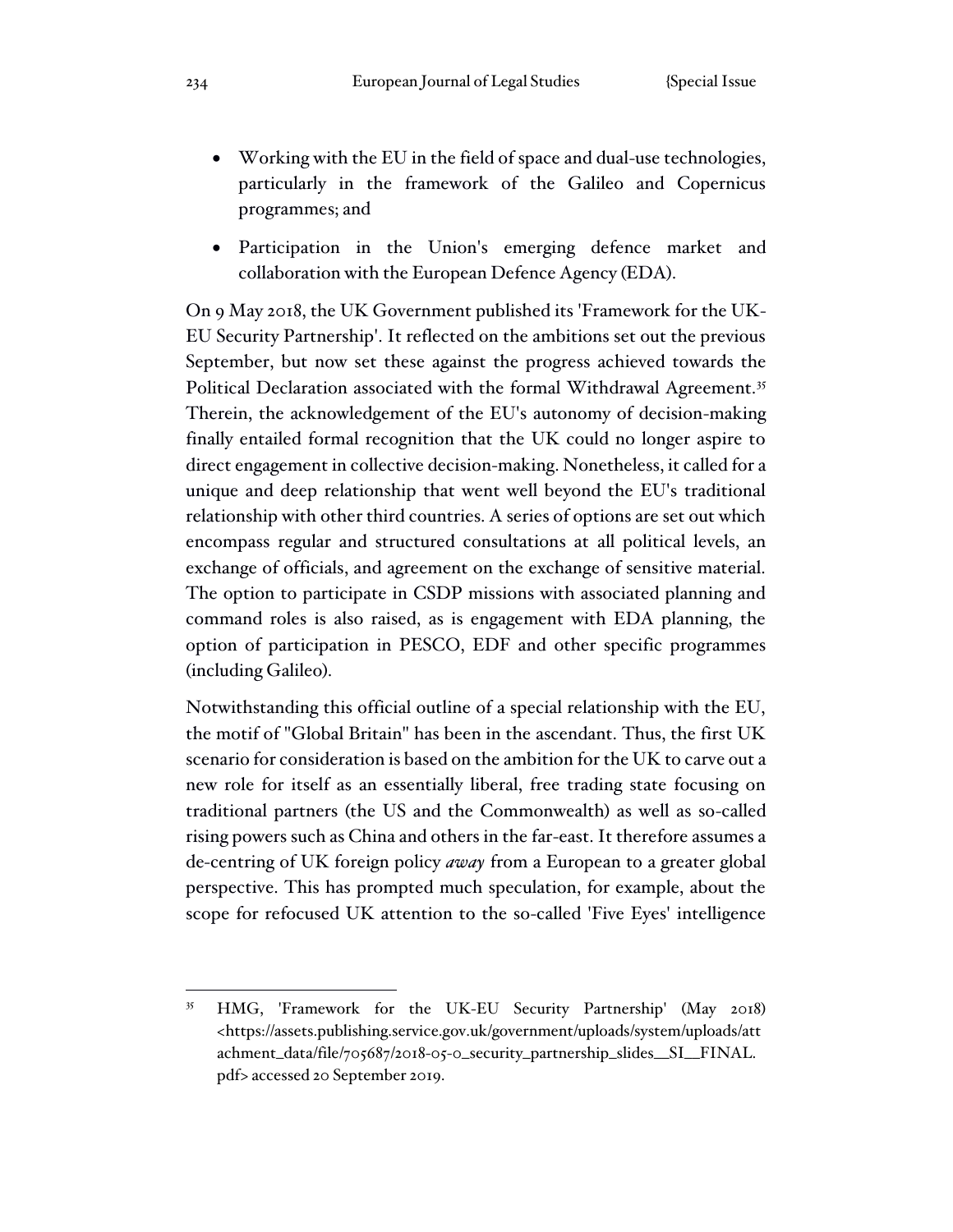partners and the broader Anglophone world.<sup>36</sup> In her pivotal 'Lancaster House' speech on 17 January 2017, the then Prime Minister Teresa May had insisted that in their vote to leave the EU, the British people had voted 'to embrace the world' based on its history, its exceptionalism and its potential.<sup>37</sup> The contradictions between this and the above-outlined special relationship with the EU is obvious and has entailed demands from the British side to find solutions that are both 'creative' and 'practical' and which entail 'new thinking' and the need to be 'imaginative' to square the obvious circles. $3<sup>8</sup>$ 

The US plays a special role in this Global Britain scenario in both trading and strategic terms. Strategically, it is envisaged here that the 'special relationship' – always a problematic construction from the US side – can come to play a more meaningful role in British foreign and defence policy, with the two Anglophone powers working in concert globally in pursuit of a liberal trading regime and dedication to democratic values.<sup>39</sup> Here again the question arises of the extent to which the Trump administration's mercantilist trade preferences and the President's personal predilection for dealing with authoritarian leaders will cut across such a set of norm-based ambitions as "Global Britain" would ostensibly seek to pursue.

Moreover, for some sceptics, the "Global Britain" brand has already been linked to a less attractive 'Empire 2.0' strategy, relying on historic ties which are either long-past their sell-by date or else profoundly misunderstood and misrepresented within the British discourse.<sup>40</sup> This is specially the case for

<sup>&</sup>lt;sup>36</sup> Claudia Hillebrand, 'With or without you? The UK and information and intelligence sharing in the EU' (2017) 16(2) Journal of Intelligence History 91-94.

<sup>37</sup> Speech by Theresa May, Lancaster House (London 17 January 2017) <https://www.europeansources.info/record/speech-by-theresa-may-lancasterhouse-london-17-january-2017/> last accessed 9 September 2019.

 $38$  Prime Minister Theresa May, 'A new era of cooperation and partnership between the UK and the EU' (Florence, 22 September 2017) <https://www.gov.uk/ government/speeches/pms-florence-speech-a-new-era-of-cooperation-andpartnership-between-the-uk-and-the-eu> accessed 9 September 2019.

<sup>&</sup>lt;sup>39</sup> W Rees, 'America, Brexit and the security of Europe' (2017) 19(3) British Journal of Politics and International Relations 558-572.

<sup>&</sup>lt;sup>40</sup> B Martill, 'Britain has lost a role, and failed to find an empire' (2017) UCL European Institute Comment <http://www.ucl.ac.uk/european-institute/analysis/2016- 17/martill-may-speech> accessed 21 August 2018; Satnam Virdee and Brendan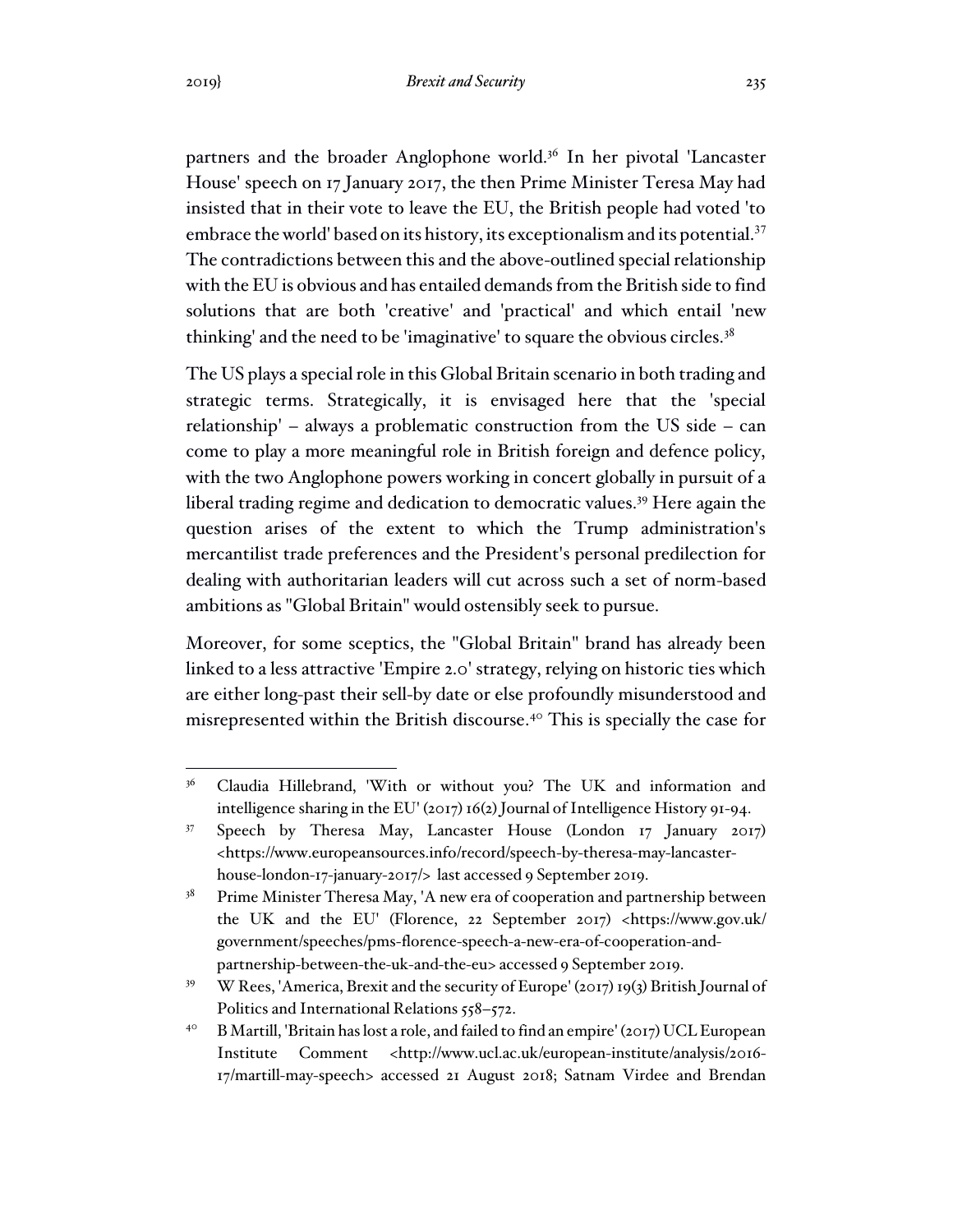the Commonwealth, China and the US.<sup>41</sup> For the Commonwealth countries, a British "return" has limited strategic appeal. As a loose association of states formerly part of the British Empire, the diplomatic glue which holds the Commonwealth together is weak and their shared strategic interests tend to the general rather than the specific. For major players such as China and Japan a key part of the UK's comparative utility was precisely its membership of the European Union and how that could be leveraged through close bilateral ties. Much the same is true for the United States at the global level. From the US perspective post-Brexit London arguably becomes a less valuable diplomatic asset as it can no longer be seen as either a sounding board for, or advocate of, shared Atlanticist interests within the EU.

A second scenario is one in which the UK refocuses itself as an Atlanticist mini-hegemon. Reflecting the diminished resources which consecutive UK governments have made available to defence,<sup>42</sup> this would see the UK prioritising itself as having a regional rather than global focus but from a firmly Atlanticist perspective. NATO would rest at the centre of UK defence policy but from that framework the UK would press its allies to maintain a clear hierarchy in which NATO served core defence and security interests while EU/NATO members would be encouraged to focus more on soft security tasks as well as conflict prevention, management and resolution. This would offer a clear division of labour between the two institutions but would certainly cut across the declared ambition of a number of EU Member States for the PESCO framework. This would also potentially sharpen tensions in EU-NATO cooperation, potentially degrading cooperation

McGeever, 'Racism, Crisis, Brexit' (2018) 41(10) Ethnic and racial studies 1802- 1819; Oliver Daddow, 'Global Britain™: the discursive construction of Britain's post-Brexit world role' (2019) Global Affairs 1-18.

<sup>41</sup> Rebecca Adler-Nissen, Charlotte Galpin, and Ben Rosamond, 'Performing Brexit: How a post-Brexit world is imagined outside the United Kingdom' (2017) 19(3) The British Journal of Politics and International Relations 573-591; Thomas Henökl, 'How Brexit affects EU external action: The UK's legacy in European international cooperation' (2018) 97 Futures 63-72;Jie Yu, 'After Brexit: Risks and Opportunities to EU–China Relations' (2017) 8 Global Policy 109-114.

<sup>42</sup> Paul Cornish and Andrew Dorman, 'National defence in the age of austerity' (2009) 85(4) International Affairs 733-753.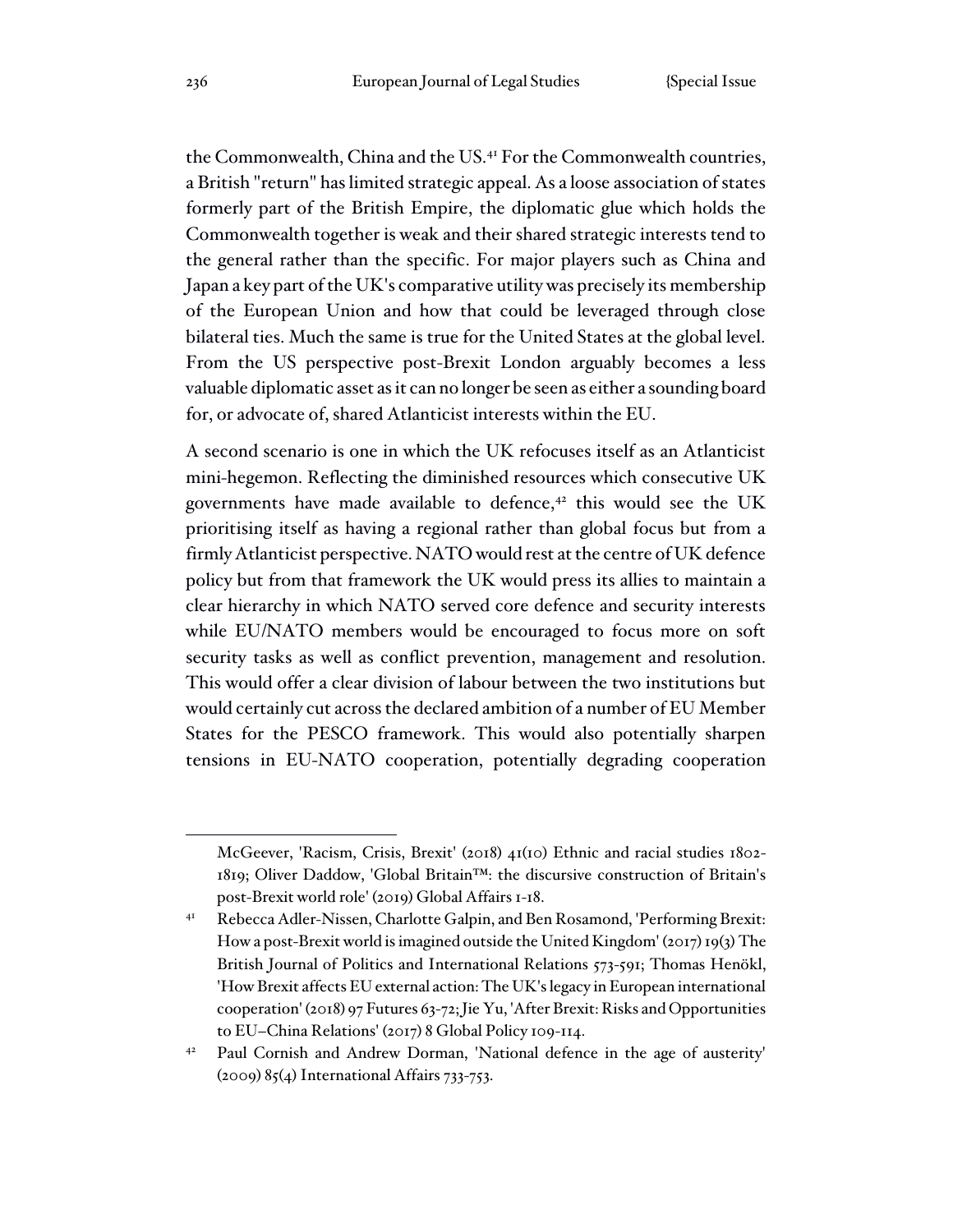between the two institutions and reinforcing some of the dynamics evident in Turkey's security and defence relationship with the EU.

A third potential scenario is the UK looking to intensify defence cooperation in Europe but from outside the EU. With NATO remaining at the core of its defence policy, the UK might then choose to pursue a more proactive agenda of working with key European partners and through a variety of mini-lateral and bilateral frameworks in pursuit of shared European defence and security interests. It might, for example, reinforce its 2010 Lancaster House framework with France, and try to replicate this with other key partners such as Germany or Poland.<sup>43</sup> At their 2018 summit, for example, the French and British leaders agreed to create a 10,000-strong military expeditionary force which could be ready to deploy by late 2020. Similarly, the UK might look to develop the model instituted by President Macron in his 2018 European Intervention Initiative (EI2), thus building a network of other military frameworks outside the penumbra of the European Union. The UK already has significant commitments deriving from NATO, such as its own Joint Expeditionary Force, combined joint task forces such as Operation Inherent Resolve, and the UK–Netherlands Amphibious Force which the UK might decide to augment and further develop. Such models might also be applied with a range of other partners. Finally, the UK could seek to extend further its bilateral security and defence relationships with both non-EU and EU Member States, the latter partly with a view to maximising influence over the EU's agenda.

The fourth potential scenario is one of the aforementioned 'unique' partnership with the Union. Here the UK would indeed seek to maintain a presence within the decision-making structures of CFSP and CSDP. UK political leaders have already mooted options such as maintaining a seat at the ministerial table and developing structures to accommodate a formal UK input to policy making which would fall short of a UK "vote" but accommodate a significant UK "voice" in European councils. This has already generated some internal EU debates with the European Council's Legal Service commenting, in response to a letter from the Government of Cyprus, that no 'outside interference' in the EU's decision-making process

Peter Ricketts, 'National Security Relations with France after Brexit' (2018) RUSI Briefing Paper.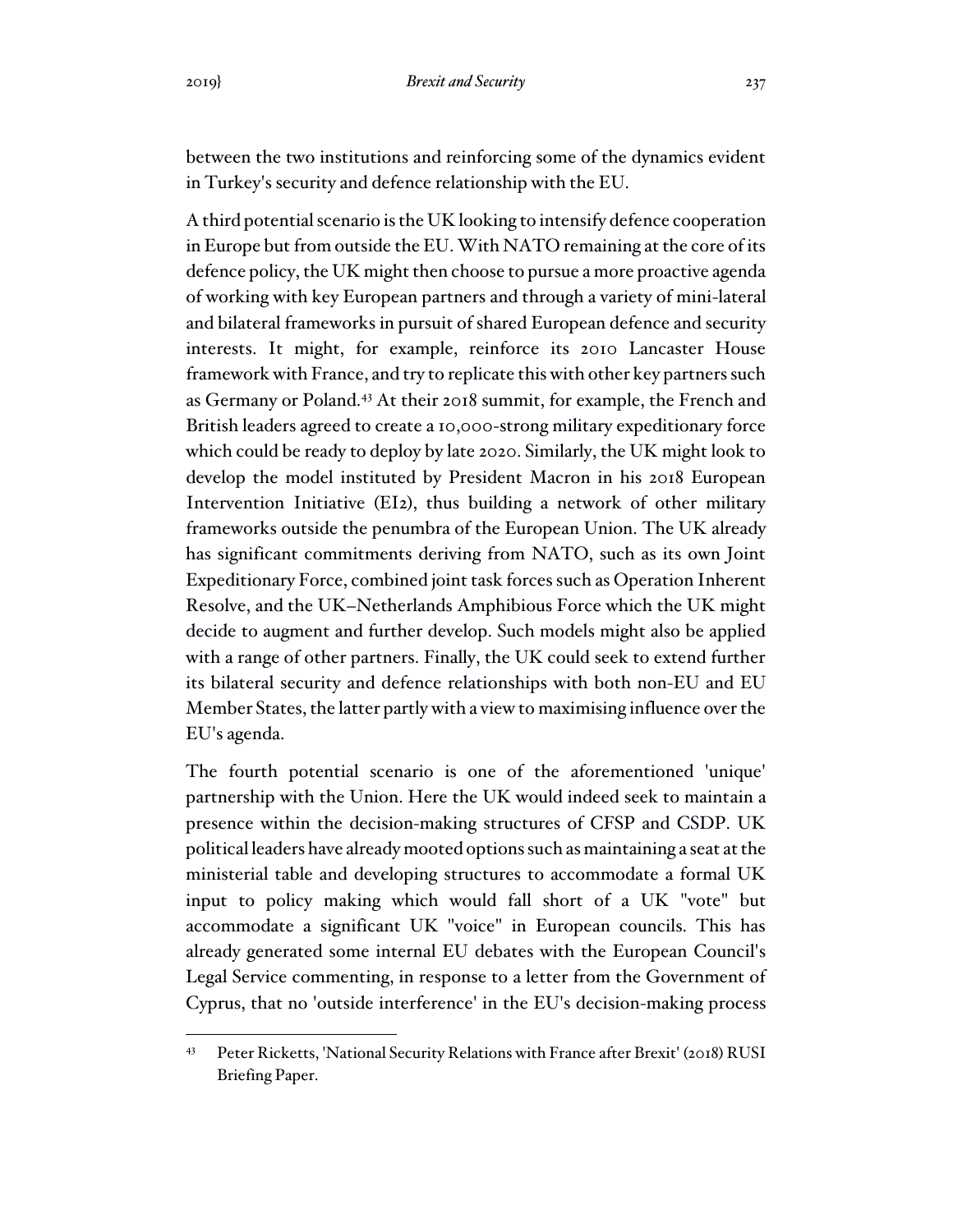could be allowed.<sup>44</sup> The November 2018 Political Declaration on the future of EU-UK cooperation in defence had spoken about the prospect of 'flexible consultation' between the UK and EU and mooted informal structures of ministers and officials at 'working' level to facilitate same.<sup>45</sup> The Legal Services insisted, however, that while informal consultations were always possible, no written documents or formal positions deriving from such informal consultations could ever be used to shape EU policy. They reassured the Cypriot Government that the draft Political Declaration had enshrined 'strong guarantees [...] written in to ensure that the work of the Council and its preparatory bodies is effectively protected from outside interference'.<sup>46</sup>

The overlap between these six scenarios is limited and is a function of domestic UK political choices, EU Member State dynamics and – perhaps most significantly – EU treaties and the *acquis*. Within the UK, it is unlikely for example, that a close bilateral relationship with the EU in security and defence terms would be politically palatable. As with the ongoing trade discussions, for Brexiteers, the whole point of the exercise is to disentangle the UK from its EU obligations. Similarly therefore, efforts to construct a 'unique' and close strategic partnership with the European Union will be subject to much the same political opposition. This will only be exacerbated when any such relationship, from the EU side, would inevitably be predicated by demands for political and financial commitments. The 'Norway model' is here again illustrative. <sup>47</sup> Norway's ad hoc engagement with CFSP/CSDP has

<sup>44</sup> Tony Connolly, 'EU rules out UK role in foreign and defence decisions post-Brexit' (RTE, 25 November 2018) <https://www.rte.ie/news/brexit/2018/1125/1013219-ukeu-security/> accessed 9 September 2019.

<sup>&</sup>lt;sup>45</sup> 'Draft Political Declaration setting out the Framework for the Future Relationship between the EU and the UK' <https://www.consilium.europa.eu/en/press/pressreleases/2018/11/22/draft-political-declaration-setting-out-the-framework-for-thefuture-relationship-between-the-eu-and-the-uk-and-article-132-of-the-draftwithdrawal-agreement/> accessed 9 September 2019.

<sup>&</sup>lt;sup>46</sup> Ken Sweeney, 'Cyprus blocks EU defence and foreign cooperative role for UK post-Brexit' (Europa United, 26 November 2018) <https://europaunited.eu/ 2018/11/26/cyprus-blocks-eu-defence-and-foreign-cooperative-role-for-uk-postbrexit/> accessed 9 September 2019.

<sup>47</sup> Kristin Haugevik, 'Diplomacy through the back door: Norway and the bilateral route to EU decision-making' (2017) 3(3) Global Affairs 277-291; Christophe Hillion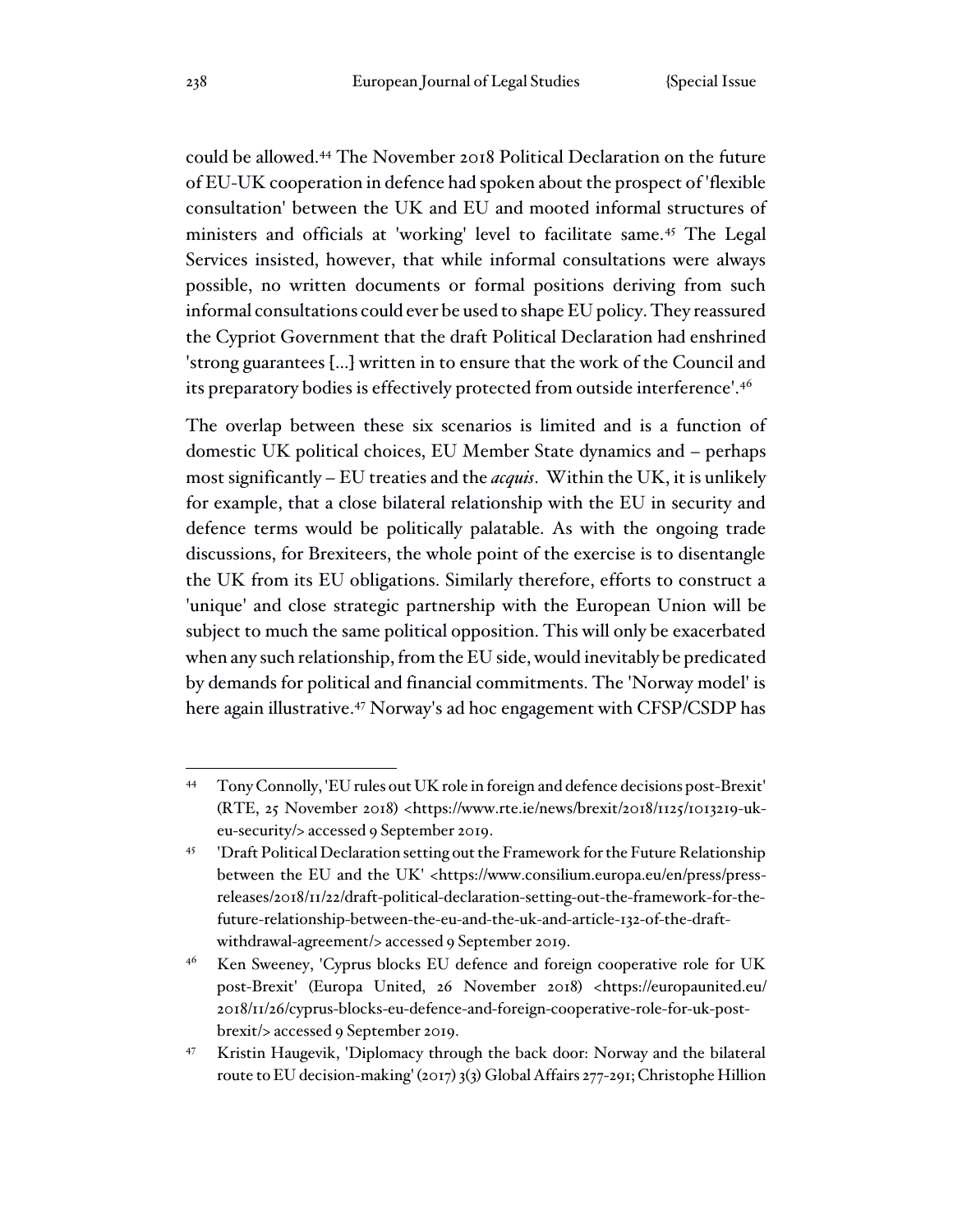delivered cooperation and coordination – where both parties desire the same – but its framework for consultation is weak and is profoundly asymmetrical.<sup>48</sup> While the UK's geostrategic weight is greater and can be assumed to garner extra attention in Brussels, two further factors militate against early agreement on a strong bilateral arrangement.

The dynamics of EU Member State interaction within CFSP/CSDP are complex. While formally they are structured around a strict intergovernmental system of decision making, that system is overlaid atop an intense and ongoing political and diplomatic interplay, which is deeply institutionalised and has become part of the fabric of Member State foreign policies. Within those debates there are – as has been signalled above contrasting views as to how far and how deeply EU foreign, security and defence policy integration should proceed. Even on daily policy discussions in arriving at a common position on particular issues, the subtleties of particular decisions can be a function of many diverse inputs across the EU policy agenda. Thus, to "plug-in" a third party to such debates – even at the level of policy discussion and absent a formal vote – is at a minimum problematic. If such a third party sees itself as necessarily having a distinctive and unique weight in such discussions, the issue becomes exponentially more complex.<sup>49</sup>

However, even if such political considerations could be overcome in pursuit of shared strategic goals, the legal and institutional barriers to such a unique partnership are formidable. The treaties and the Union's *acquis* set very precise terms for EU relations with third parties and the rights/obligations of members which cannot be set aside. To leave the Union axiomatically entails a loss of substantive "voice" which can only partially be ameliorated by a diverse set of informal diplomatic routines and practices which leave only

and Alfred Pierre, 'Norway and the changing common foreign and security policy of the European Union' (2019) NUPI Report.

<sup>&</sup>lt;sup>48</sup> Nina Græger, 'Need to have or nice to have? Nordic cooperation, NATO and the EU in Norwegian foreign, security and defence policy' (2018) 4(4-5) Global Affairs 363-376.

<sup>49</sup> European Parliament, 'Policy Department for External Relations, CSDP after Brexit: the way forward' (May 2018) <http://www.europarl.europa.eu/RegData/ etudes/STUD/2018/603852/EXPO\_STU(2018)603852\_EN.pdf> last accessed 9 September 2019.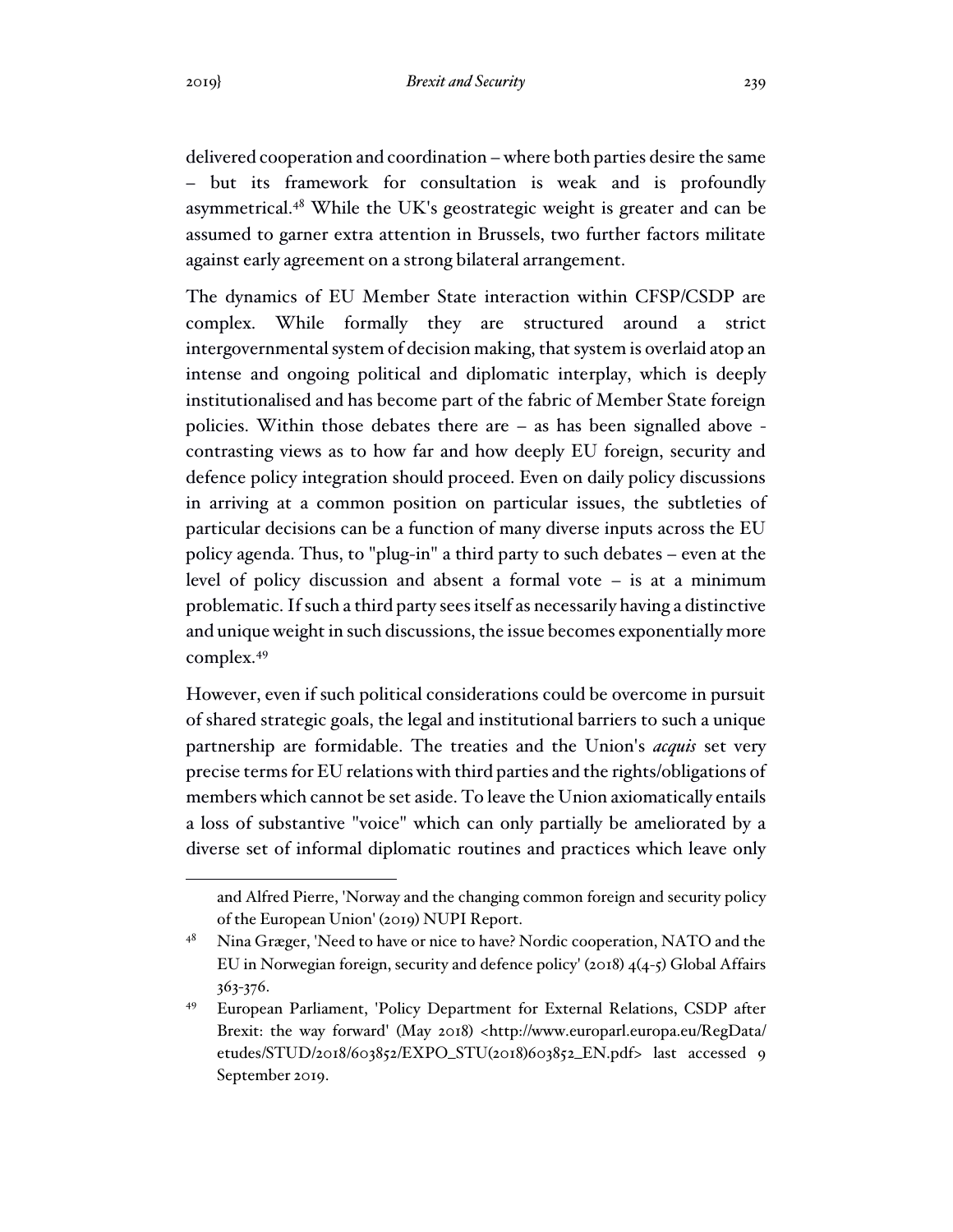limited room for influence. Again, in the case of Norway, diplomats and officials based in both Oslo and Brussels seek to vindicate Norwegian interests through negotiations with the EU institutions, and attempt to 'work closely' with the EU in CFSP/CSDP issues.<sup>50</sup> It is difficult to conceive even of an institutionalised system which would at one and the same time respect the Union's existing decision making order while accommodating the UK's clearly expressed desire for a substantive input and consultation on policy making.

These three limitations to a bespoke or unique bilateral strategic partnership are further challenged by the Union's accelerated pursuit of strategic autonomy. The concept is one which attempts to walk a fine line between strengthening the Union's defence capacity while at one and same time, for NATO Member States, maintaining the integrity of the Alliance.<sup>51</sup> Institutionally, as noted above, it includes a review of the use of EU 'battlegroups', the prospect of central funding for military operations, the establishment of the Coordinated Annual Review on Defence, new operational structures in the Military Planning and Conduct Capability headquarters and PESCO itself. It is also being defined in the allocation of new resources through the European Defence Fund, a new European Defence Research Programme (EDRP) and the European Defence Industrial Programme (EDIP). The engagement of third countries in both PESCO projects and the EDF as a whole has already become an issue of intra-NATO tension with both the US and Turkey and is likely only to be exacerbated with the UK's withdrawal.

## IV. CONCLUSIONS

There appears to be only one definitive conclusion to be drawn from an analysis of Brexit's implications and the potential shape of the EU-UK

<sup>50</sup> Mission of Norway to the European Union, 'Norway and the EU' (Utenriksdepartmentet, 2019) <https://www.norway.no/en/missions/eu/aboutthe-mission/what-we-do/> accessed 29 August 2019.

<sup>&</sup>lt;sup>51</sup> Daniel Fiott, 'Strategic Autonomy: Towards "European sovereignty" in defence?' (2018) EUISS Issue Brief, No. 12 <https://www.iss.europa.eu/sites/default/files/ EUISSFiles/Brief%2012\_\_Strategic%20Autonomy.pdf> accessed 9 September 2019.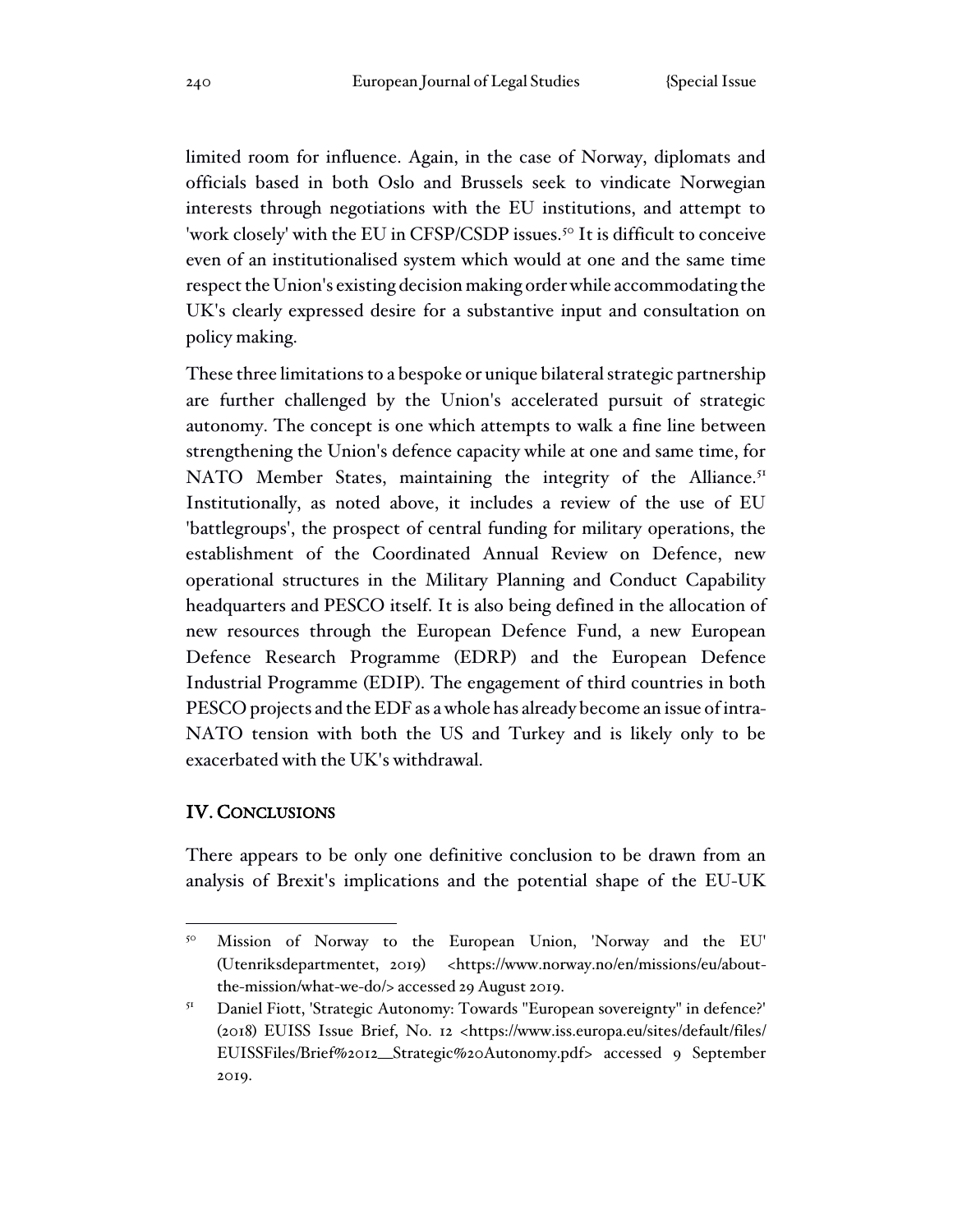security/defence relationship into the future and that is that both parties are diminished as a result. The best that can therefore be hoped for is the minimisation of the associated costs and the maintenance of a strong strategic link.

For the European Union early analyses suggested that the loss of the UK as a Member State left it substantially diminished and further marginalised from the emerging geopolitical mainstream. It was more evidence of Europe's historical decline and a testament to the need for the Union to lower its ambitions to better marry these with its diminished capacity. What we have thus far seen, however, is a European Union accelerating its defence integration and raising the rhetorical stakes on the goals of that integration. Significantly too, new resources have been dedicated to that end - with much promised even though little is as yet delivered. This is of course further reinforced by European anxiety surrounding the direction of the United States and a deteriorating European security environment. While it is difficult to ascribe weighted causality to each of these three factors, the critical issue is that they are mutually reinforcing towards greater European defence integration.

For the UK, the picture is as yet still too complex to draw a definitive conclusion. The absence of any domestic consensus on what Brexit was meant to deliver frustrated early on efforts to divine what the shape of the UK's post-Brexit security and defence relationship with the EU might be. Simple disengagement ran with the grain of much Brexit sentiment but was contrary to stated UK strategic interests and the expressed goals of the UK Government, particularly as eventually defined in the Political Declaration. At the same time, attempting to square that circle by seeking a 'bespoke' relationship satisfied neither – at least within the Union's own political and legal parameters.

Brexit has also shifted sensitive political balances within the EU. In the absence of a common strategic culture, EU Member States still differ between those that prioritise migration and instability from the south and those that emphasise the need for collective territorial defence from Russia in the east. There is further differentiation between convinced Atlanticists and determined Europeanists for a definition of EU strategic autonomy and whether this amounts to hedging against the prospect of US withdrawal, a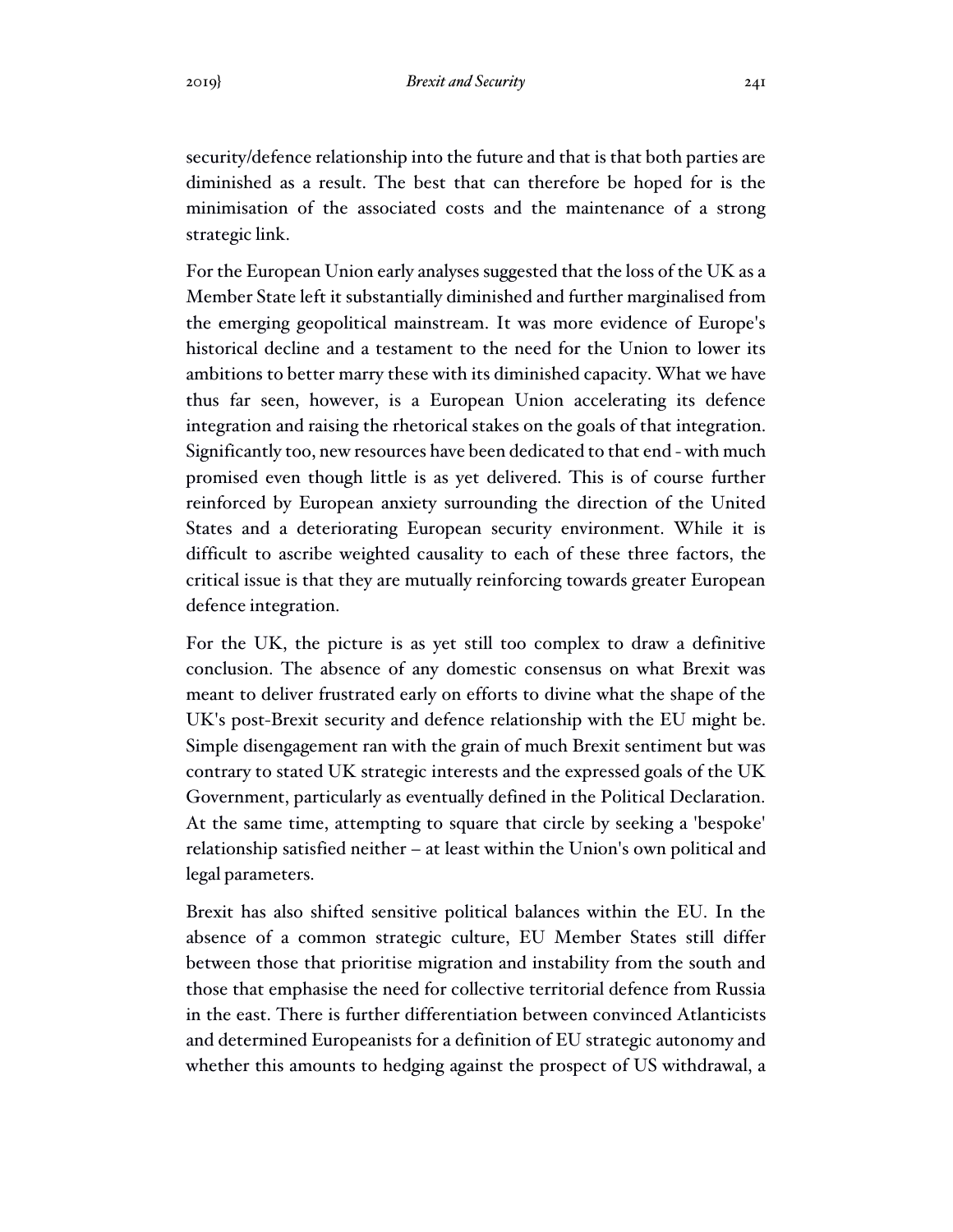necessary reinforcement of NATO or even an emancipation from dependence upon a fickle United States. The withdrawal of a more globallyfacing UK may also temper the Union's own ambitions, perhaps contributing to a more parochial Union or re-orienting the Union closer to its own immediate hinterland of Africa and Eurasia at the expense of engagement in the Far and Middle East.

One might in such circumstances expect that traditional engine of European integration, Franco-German cooperation, to engage further gears in response to the loss of the UK. Thus far this has not been the case. The dynamic between Paris and Berlin has not yet delivered a coherent programme of policy responses to the broad EU agenda – and certainly delivered even less in foreign and defence policy terms. The fact that President Macron has created his European Intervention Initiative outside the EU context is a portent of his own frustration at the pace of development of the CSDP in operational terms (and the over-inclusiveness, in French minds, of PESCO). Certainly, these two partners have not as yet built meaningfully from the relaunch of their Aachen Treaty. They have not as yet substantively addressed the practical issues surrounding deeper CSDP/CFSP engagement.

Thus, in such a fluid context, it is only possible to try and outline the most basic parameters of the precise "win-set" between the variety of scenarios sketched out above. If we exclude the extreme outcomes – a full breach between the UK and EU or UK integration within CSDP – we have seen that the outline of a potential framework for cooperation clearly exists. The EU already has security partnerships which facilitate third party contributions to civilian and military missions and defence cooperation. These, however, do not yet encompass a strategic input to policy planning and decision-making such as within the Political and Security Committee (PSC) or the Foreign Affairs Council (FAC). As also noted, the Political Declaration (Articles 92- 104) has affirmed the EU's willingness to grant the UK only an informal role in CSDP.

Sven Biscop, among others, has by contrast proposed an 'opt-in' model for the UK in respect of the CSDP/CFSP, including a non-voting seat in the FAC when discussing operations with direct UK involvement. This 'pay and play' model has potential, if it can logically address the issue of the UK as a thirdparty being treated differently to Norway, Turkey or the Union's existing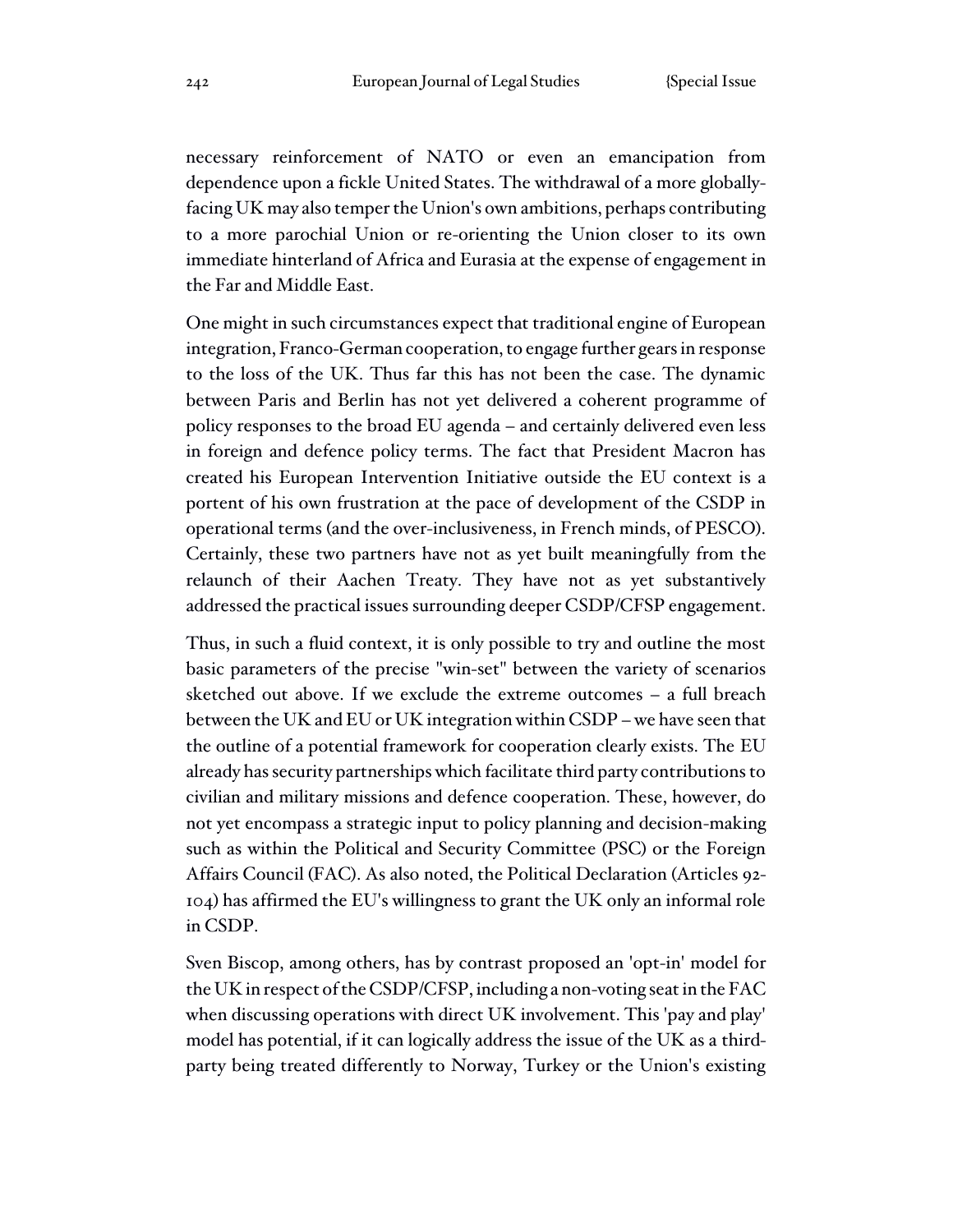security partners such as Montenegro, Serbia or Switzerland.<sup>52</sup> Such a unique position would also likely entail continued UK contributions to the Union's security and defence budget, likely raising political storms in London. While most EU Member States would certainly welcome continued UK involvement in CSDP operations, the Union would certainly not countenance the use of UK vetoes.

On the more operational side of defence policy the prospects for ongoing cooperation are perhaps brighter. An association agreement between the UK and the EDA might be part of such a menu, as might access to a limited range of PESCO projects, again on a 'pay to play' basis. Therefore, in the short to medium run post-Brexit, the expectation must be that the UK will maintain its commitments to European security and defence, both through NATO and a much-intensified series of bilateral and minilateral defence engagements. Where possible and where practicable, the UK will also engage actively in those EU agencies, programmes and policies where third-country participation is available. This will potentially build a pattern of bilateral good-faith cooperation that, over time, may then be institutionalised or packaged within a wider bilateral framework. It is therefore not likely that the ambitious scope for bilateral defence cooperation, set out in the UK's September 2017 framework, will be pursued in the negotiation of the future relationship. For the moment, therefore, the UK's road to Brussels will be diverted through NATO headquarters and 27 national capitals.

The UK will continue be a major European power – with global ambitions – for some time to come. The European Union is visibly moving towards to a more integrated foreign, security and defence policy, with a high level of ambition, albeit not yet sustained by commensurate resources and political will. These two European actors also share too much to work in isolation or potentially at cross purposes. Whether that cooperation is structured bilaterally through NATO or multilaterally in ad hoc structures and frameworks remains to be seen but work together they must if they are to meet their respective goals. The overriding question to such a comparatively benign scenario is how the associated variables to EU-UK defence

Sven Biscop, 'Brexit, Strategy, And The EU: Britain Takes Leave. Egmont Paper 100' (February 2018).